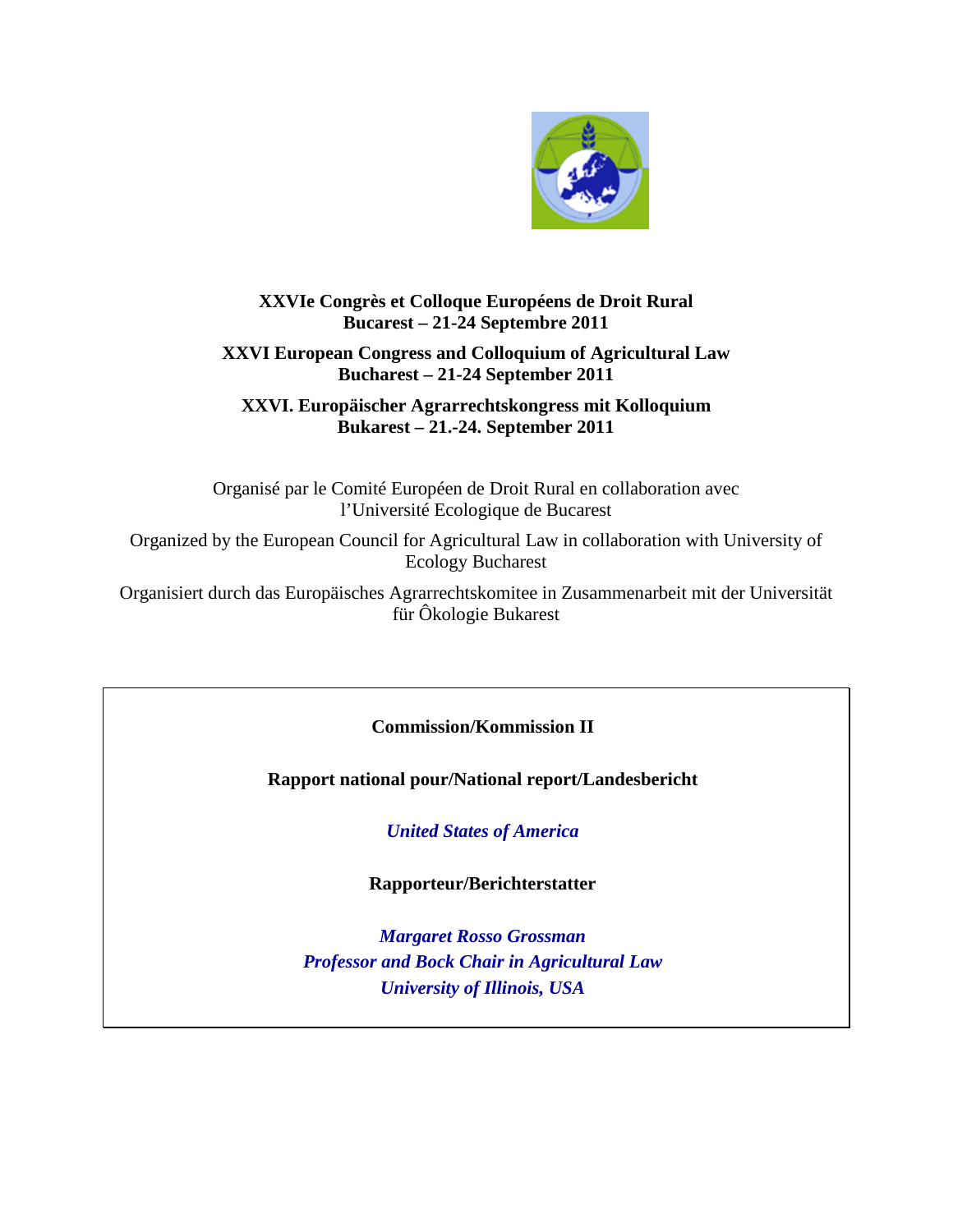# **Use and Protection of Land in the Countryside**

*Margaret Rosso Grossman***[\\*](#page-1-0)** *Professor and Bock Chair in Agricultural Law University of Illinois, USA*

# **Background**

#### **Agricultural Land Use in the United States**

In the United States, much of the total land area is used for agricultural purposes, and agricultural production adds significant value to the US economy.

The US has a total land area of about 2.3 billion acres (1 hectare is 2.469 acres); more than 60% of US land (and 99% of cropland) is privately owned.<sup>[1](#page-1-1)</sup> In the 48 contiguous states, with about 1.9 billion acres, the federal government owns 402 million acres. Almost 1.4 billion acres are nonfederal rural land: rangeland (409 million), pasture (119 million), forest (406 million), and cropland (357 million, including 324 million acres of prime farmland). Urban uses are only about a small percentage of total US land.<sup>[2](#page-1-2)</sup>

The 2007 Census of Agriculture estimated that the US has 2.2 million farms. Land in farms is 922 million acres, with an average farm size of 418 acres. The majority of US farms are small, both in size and in value of sales. About 1.7 million farms have sales of less than \$50,000, and 1.5 million are smaller than 180 acres; in contrast, about 116,000 farms have sales over \$500,000, and 17[3](#page-1-3),000 are larger than 1000 acres.<sup>3</sup>

According to the US Census Bureau, the value of agricultural sector production in 2008 was \$364.9 billion. The value of crop production was \$182.5 billion; livestock production, \$139.7 billion; services and forestry, \$42.6 billion. After various expenses, gross value added to the economy from agriculture was \$16[4](#page-1-4).4 billion, and net farm income was \$87.1 billion.<sup>4</sup>

#### **Constitutional and Administrative Provisions** [Qs 3, 5]

Though the United States developed as an agrarian nation, with deep respect for the value and virtues of farmers,<sup>[5](#page-1-5)</sup> the US Constitution has no special provisions for agriculture. Indeed, the

<span id="page-1-0"></span> <sup>\*</sup> This Report is based on work supported by USDA, National Institute of Food and Agriculture, Hatch Project No. ILLU-470-309. The author acknowledges, with gratitude, the research assistance of Daniel F. Hardin.<br><sup>1</sup> Ruben N. Lubowski et al., *Major Uses of Land in The United States, 2002*, at 35-36 (ERS, USDA, EIB 14, 2006).

<span id="page-1-1"></span><sup>&</sup>lt;sup>2</sup> NRCS, USDA & CSSM, Iowa State University, Summary Report: 2007 National Resources Inventory 6, 44

<span id="page-1-2"></span><sup>(2009).&</sup>lt;br><sup>3</sup> NASS, USDA, 2007 Census of Agriculture, vol. 1, at 7 (table 1) (2009).<br><sup>4</sup> US Census Bureau, *Statistical Abstract of the United States: 2011*, at 541 (table 835) (2011).<br><sup>5</sup> See, e.g., Thomas Jefferson's ofte

<span id="page-1-3"></span>

<span id="page-1-4"></span>

<span id="page-1-5"></span>God, if ever he had a chosen people, whose breasts he has made his peculiar deposit for substantial and genuine virtue." Thomas Jefferson, *Notes on the State of Virginia* 164 (William Peden ed., 1954), quoted in Linda A. Malone, "Reflections on the Jeffersonian Ideal of an Agrarian Democracy and the Emergence of an Agricultural and Environmental Ethic in the 1990 Farm Bill," 12 Stanford Environmental Law Journal 3, 5 (1993).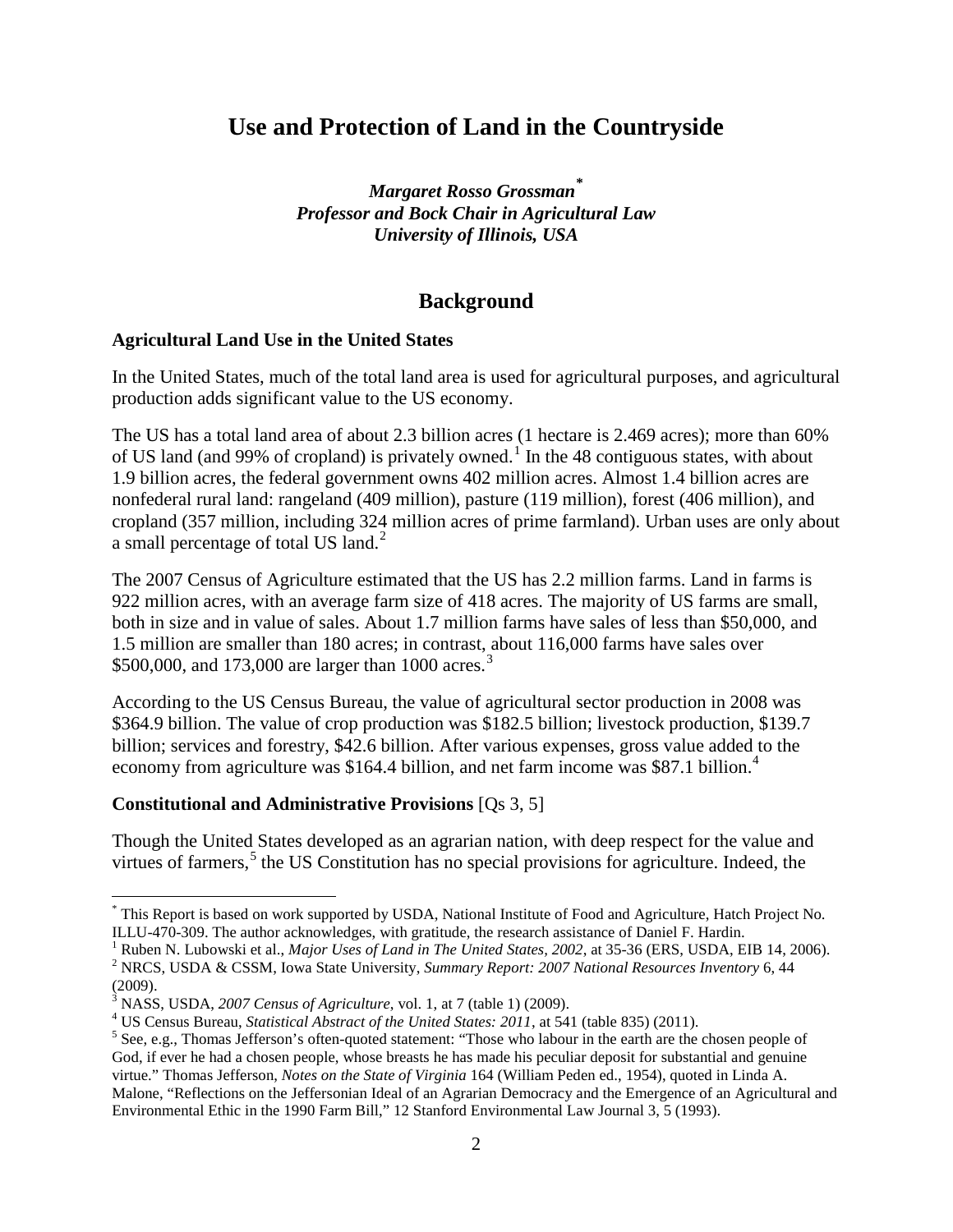words agriculture and farmer do not appear in the Constitution or its Amendments. Farmers, of course, enjoy the same constitutional protections as other citizens.

Similarly, the complex judicial system in the US gives no preference to agriculture. Both federal and state courts decide cases and hear appeals. Jurisdiction of federal courts is limited mainly to cases that raise federal questions (that is, "civil actions arising under the Constitution, laws, or treaties of the United States"<sup>[6](#page-2-0)</sup>) and cases between parties with diversity of citizenship.<sup>[7](#page-2-1)</sup> State courts (in 50 states) have general jurisdiction, and state law often governs issues of land use. Agricultural disputes, like other cases, are heard in the appropriate federal or state trial court. With a few exceptions, courts do not normally specialize in agricultural or other areas.<sup>[8](#page-2-2)</sup>

Administrative tribunals play a role in resolving some agricultural issues, particularly disputes connected with programs authorized by US agricultural legislation. For example, parties who receive an adverse decision from an agency in the US Department of Agriculture (USDA) have the right to appeal to the National Appeals Division. Federal district courts hear appeals of final NAD determinations.<sup>[9](#page-2-3)</sup>

# **Rural Territory and Land Use**

## **Agricultural Land** [Q 6]

For purposes of the 2010 census, the US Census Bureau defined a rural area as "all population, housing, and territory not included within an urban area."<sup>[10](#page-2-4)</sup> Urban land included "urbanized areas" with 50,000 or more people, as well as "urban clusters" with at least 2,500 and fewer than 50,000 people. Despite this broad definition of rural land, not all rural areas are considered farms.

For statistical purposes, USDA and the Census Bureau define "farm" broadly as any place which produces or sells (or normally would produce or sell) \$1,000 of agricultural products.<sup>[11](#page-2-5)</sup> The USDA categorizes farms by their total gross sales. Small family farms have yearly sales of less than \$250,000. Small family farms make up 88% of US farms and hold 63% of land in farms, but produce only 16% of total agricultural output.<sup>[12](#page-2-6)</sup> By contrast, large family farms, with yearly sales over \$250,000, make up 9% of farms and hold 30% of U.S farmland, but produce over 65% of total agricultural output.<sup>[13](#page-2-7)</sup> Non-family farms account for only 2% of farms, 7% of land in farms, and about 18% of production.<sup>[14](#page-2-8)</sup>

<span id="page-2-1"></span><span id="page-2-0"></span><sup>&</sup>lt;sup>6</sup> 28 United States Code [USC] § 1331.<br>
<sup>7</sup> *Id.* § 1332. Diversity cases require an amount in controversy of at least \$75,000.<br>
<sup>8</sup> Specialized federal trial courts hear some cases -- e.g., tax and bankruptcy.<br>
<sup>9</sup> See

<span id="page-2-2"></span>

<span id="page-2-4"></span><span id="page-2-3"></span><sup>&</sup>lt;sup>10</sup> US Census Bureau, 2010 Census Urban and Rural Classification and Urban Area Criteria (Aug. 17, 2010), http://www.census.gov/geo/www/ua/2010urbanruralclass.html.

<span id="page-2-5"></span><sup>&</sup>lt;sup>11</sup> Robert A. Hoppe & David E. Banker, *Structure and Finances of U.S. Farms: Family Farm Report* 1 (ERS, USDA, EIB 66, 2010).<br><sup>12</sup> *Id.* at 1, 6.

<span id="page-2-6"></span>

<span id="page-2-7"></span> $\frac{13}{14}$  *Id.* at 1, 7. 14 *Id.* at 6.

<span id="page-2-8"></span>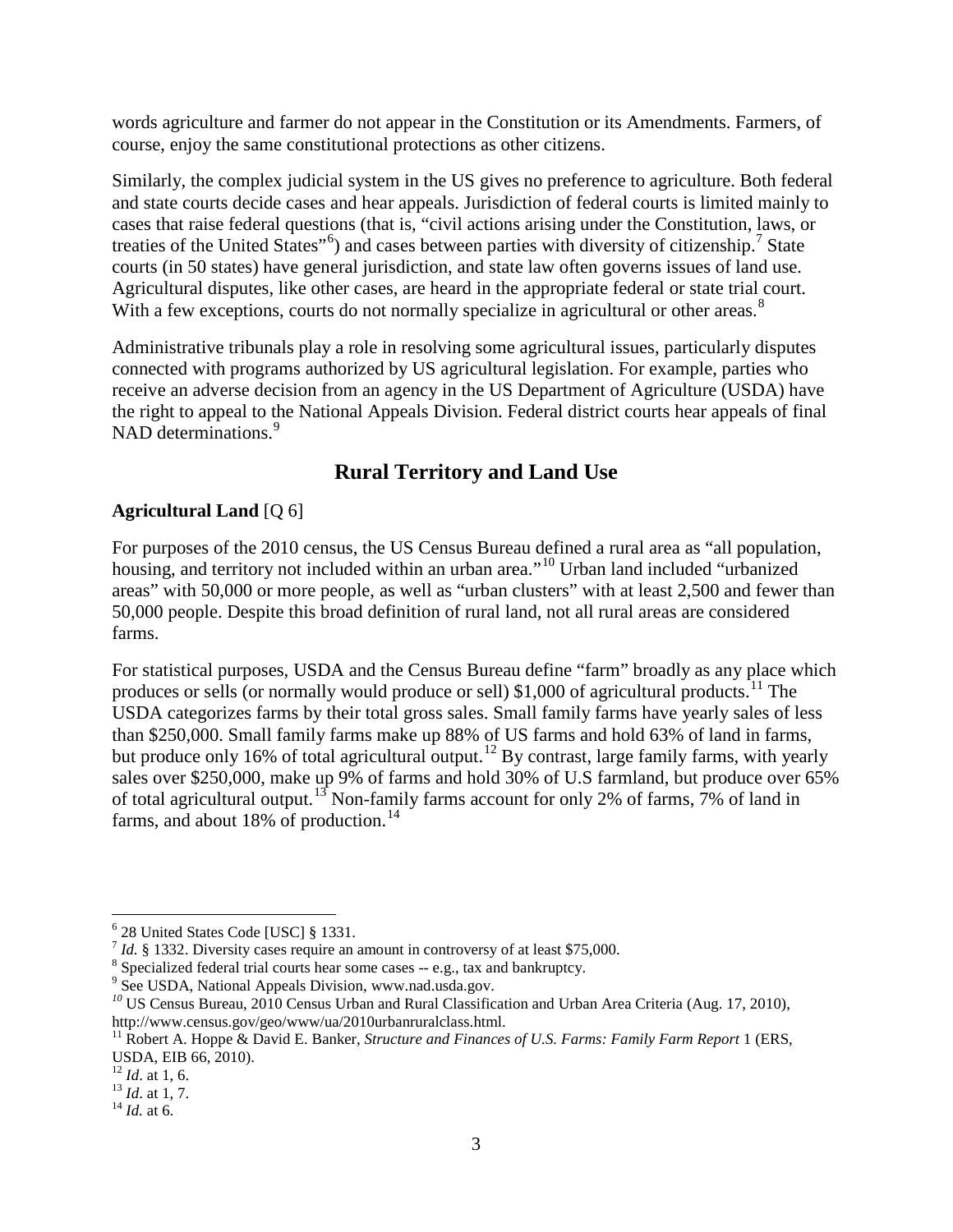#### **Environmental Restrictions** [Qs 7, 26]

Agriculture is vulnerable to pollution and environmental degradation, because farming depends on soil, water, and air for production of crops and livestock. But emissions from agriculture, especially intensive production, are a significant source of pollution. Nutrients and chemicals from crop production and wastes from livestock operations reach surface and ground waters, and intensive livestock production results in emission of regulated pollutants and odors.

Though the polluter pays principle suggests that agriculture should be subject to environmental regulation like other industries,<sup>[15](#page-3-0)</sup> the US has exempted agriculture from some environmental regulation.<sup>[16](#page-3-1)</sup> Under the Clean Water Act  $(CWA)$ ,  $^{17}$  $^{17}$  $^{17}$  for example, many emissions from agriculture (e.g., from cropland and grazing livestock) are considered nonpoint pollution, which is subject to little direct regulation. Instead, the CWA requires state assessment, disclosure, and management programs for nonpoint pollution, but imposes no federal requirements.<sup>[18](#page-3-3)</sup> A few states have enacted mandatory measures to limit erosion, but most states offer incentives to encourage best management practices, often identified or recommended by the federal EPA, to prevent nonpoint source pollution.<sup>[19](#page-3-4)</sup>

Point sources of water pollution require permits under the National Pollutant Discharge Elimination System.<sup>[20](#page-3-5)</sup> The CWA defines concentrated animal feeding operations as point sources of pollution; large operations must comply with effluent limitation guidelines, but relatively few livestock facilities actually require permits under provisions of EPA regulations.<sup>[21](#page-3-6)</sup> Moreover, in connection with arable farming, "agricultural stormwater discharges and return flows from irrigated agriculture" are excluded from the CWA definition of point sources and do not require permits.<sup>[22](#page-3-7)</sup>

Air emissions from animal feeding operations come from animal confinement buildings, manure storage facilities, and land application of waste; they include particulate matter, gases, vapors, and odors. Though air emissions from livestock facilities include several pollutants (e.g., ammonia) regulated by the federal Clean Air Act  $(CAA)$ ,<sup>[23](#page-3-8)</sup> few facilities have been required to

<span id="page-3-0"></span><sup>&</sup>lt;sup>15</sup> Margaret Rosso Grossman, "Agriculture and the Polluter Pays Principle: An Introduction," 59 Oklahoma Law Review 1, 42 (2006).

<span id="page-3-1"></span><sup>&</sup>lt;sup>16</sup> See generally J.B. Ruhl, "Farms, Their Environmental Harms and Environmental Law," 27 Ecology Law Quarterly 263 (2000).<br><sup>17</sup> 33 USC §§ 1251-1387.

<span id="page-3-3"></span><span id="page-3-2"></span><sup>&</sup>lt;sup>18</sup> 33 USC §§ 1288, 1329. The CWA's Total Maximum Daily Load provision, 33 USC § 1313(d), applies to both point and nonpoint pollution. It requires state identification of impaired water bodies and their maximum loads of pollutants, followed by state planning for reduction of point and nonpoint sources of pollution. See Pronsolino v. Nastri, 291 F.2d 1123 (9th Cir. 2002) (holding that TMDLs apply to pollution from nonpoint sources). States have been reluctant to apply TMDLs to govern runoff from agriculture.

<span id="page-3-4"></span><sup>&</sup>lt;sup>19</sup> Grossman, *supra* note 15, at 41. See also David Zaring, "Best Practices as Regulatory Regime: The Case of Agricultural Nonpoint Source Pollution," 34 Environmental Law Reporter (Envtl. Law Inst.) 11025, at 11025-27  $(2004)$ .<br><sup>20</sup> 33 USC § 1342(a).

<span id="page-3-6"></span><span id="page-3-5"></span><sup>&</sup>lt;sup>21</sup> *Id.* § 1362(14); 40 Code of Federal Regulations [CFR] parts 122 & 412 (governing effluent limitation guidelines, NPDES permits). Recent litigation will require amendment of CAFO regulations. National Pork Producers Council v. EPA, 635 F.3d 738 (5th Cir. 2011).<br><sup>22</sup> 33 USC § 1362(14).

<span id="page-3-7"></span>

<span id="page-3-8"></span> $23$  42 USC §§ 7401-7671q.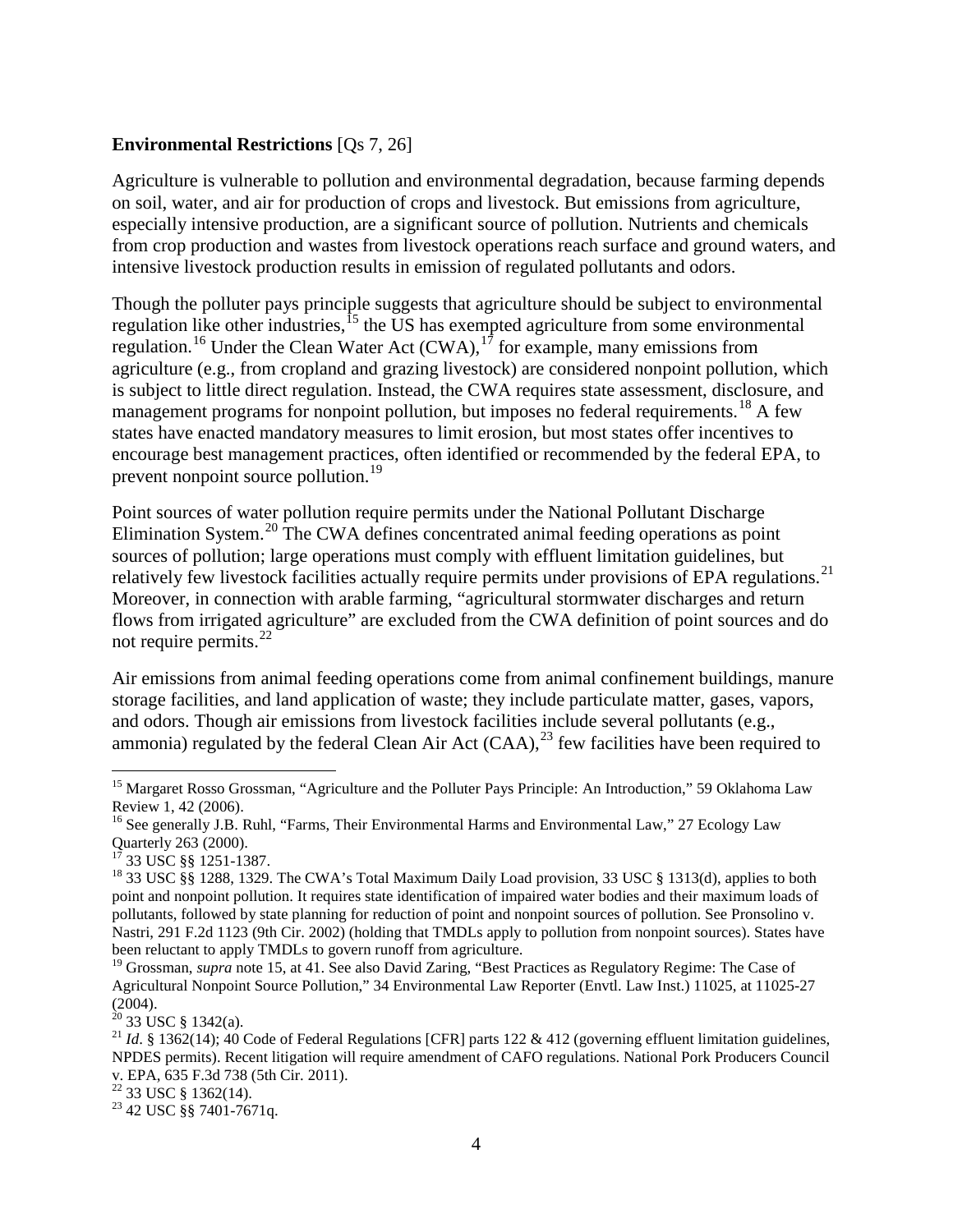obtain operating permits.<sup>[24](#page-4-0)</sup> Calculating air emissions from livestock facilities is difficult, but recent research, pursuant to a voluntary Air Compliance Agreement with livestock producers, may result in more accurate estimation of emissions and facilitate identification of livestock facilities that must obtain operating permits. $^{25}$  $^{25}$  $^{25}$ 

These examples indicate that US environmental laws often exclude agriculture from requirements that apply to other industries. Instead, both the federal government and states often rely on incentives to encourage good environmental practices. Public recognition of the environmental effects of intensive agricultural production, however, may lead to stricter regulation.

## **Land Use Planning** [Qs 5, 8, 10, 16, 27, 28]

Land use planning in the US depends in part on ownership of land. The federal government owns almost 30% of the land in the United States, especially in the western states and in Alaska. Federal land use plans govern the use and development of this federal land. Under the Federal Land Policy and Management Act,<sup>[26](#page-4-2)</sup> for example, land use plans for federal land must take into account "principles of multiple use and sustained yield," protection of environmentally sensitive areas, potential public uses of the land, and scarcity of resources, among other factors.<sup>[27](#page-4-3)</sup> Four agencies -- the Bureau of Land Management (Department of the Interior), the US Forest Service (USDA), Fish and Wildlife Service (DoI) and the National Park Service (DoI) -- manage the majority of federal land. Statutes impose specific planning and management requirements, tailored to the function of the lands, for these agencies. $28$ 

For privately-owned land, both urban and rural, land use is a matter of local control. States have authority to govern land use under the "police power," the authority to protect the health, safety, and general welfare of citizens. A few states have enacted state-wide land use planning laws, and comprehensive state land use plans impose requirements (sometimes including preservation of agricultural land) for local government planning. Most states, however, delegate zoning authority to local governments -- that is, counties and municipalities, which enact ordinances for their own jurisdictions. Zoning schemes are often based on a comprehensive land use plan that articulates the community's vision and goals for future growth and development. In accordance with the plan, a zoning map identifies land use districts and defines uses and density permitted in each

<span id="page-4-0"></span><sup>&</sup>lt;sup>24</sup> Grossman, *supra* note 15, at 44-45. Major sources of air pollution must obtain permits.<br><sup>25</sup> EPA, Call for Information, 76 Federal Register 3060 (Jan. 19, 2011). For more information, see

<span id="page-4-1"></span>http://www.epa.gov/agriculture/air monitoringstudy.html. See also Perry Hagenstein et al*.*[including M.R. Grossman], National Research Council, *Air Emissions from Animal Feeding Operations: Current Knowledge,* 

<span id="page-4-2"></span><sup>&</sup>lt;sup>26</sup> Federal Land Policy and Management Act, Pub. L. 94-579, 90 Stat. 2743 (1976), codified at 43 USC §§ 1701-

<span id="page-4-3"></span><sup>1787.</sup> FLPMA applies to land managed by the Bureau of Land Management, Department of Interior. *Id*. § 1702(e). <sup>27</sup> *Id*. § 1712(c). US policy prescribes that

the public lands be managed in a manner that will protect the quality of scientific, scenic, historical, ecological, environmental, air and atmospheric, water resource, and archeological values; that, where appropriate, will preserve and protect certain public lands in their natural condition; that will provide food and habitat for fish and wildlife and domestic animals; and that will provide for outdoor recreation and human occupancy and use.

<span id="page-4-4"></span>*Id.* § 1701(8).<br><sup>28</sup> See generally Carol Hardy Vincent, *Federal Land Management Agencies: Background on Land and Resource Management* (CRS RL32393, 2004).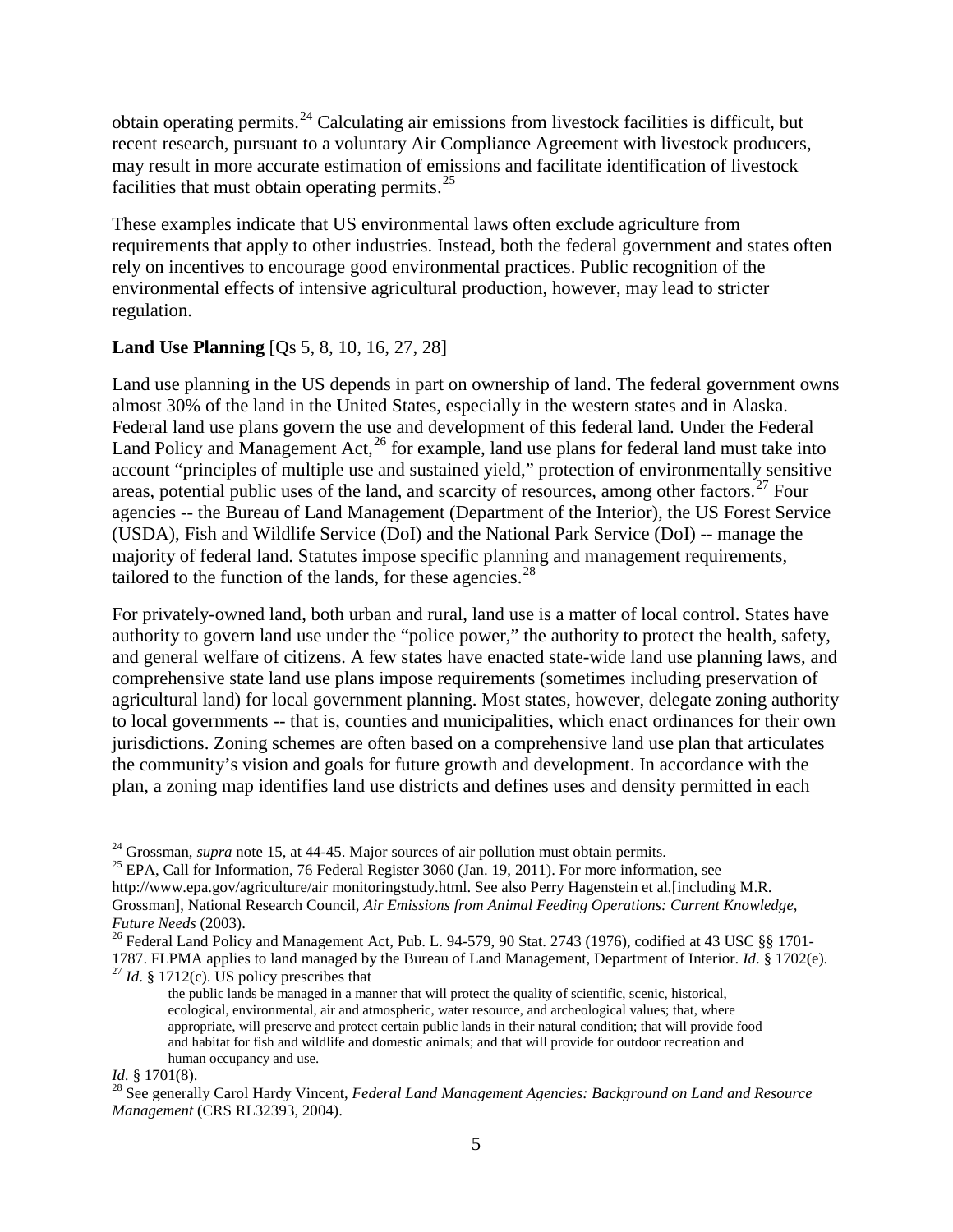district.<sup>[29](#page-5-0)</sup> Normally the process of adoption of zoning ordinances will provide public notice and the opportunity for interested citizens to make their views heard.

Some jurisdictions limit the power of zoning officials to restrict agricultural activities. In Illinois, for example, county zoning authority may not be exercised to "impose regulations, eliminate uses, buildings, or structures, or require permits with respect to land used for agricultural purposes."<sup>[30](#page-5-1)</sup> Counties may require agricultural buildings and structures to comply with building or set-back lines. Other states have similar provisions.<sup>[31](#page-5-2)</sup> A few states also protect some activities related to agriculture from zoning restrictions. For example, Massachusetts limits regulation of agricultural activities, "including those facilities for the sale of produce, wine and dairy products" under certain conditions.<sup>[32](#page-5-3)</sup>

The majority of rural land, including agricultural land, is not zoned. Nonetheless, some jurisdictions have enacted agricultural protection zoning to restrict land uses, particularly activities incompatible with agriculture, in agricultural zones. Several approaches exist: exclusive agricultural zoning, which prevents development of agricultural land; area-based zoning, which sets density restrictions; cluster zoning, which governs density, but allows development on a small parcel; and minimum lot size zoning.<sup>3</sup>

Areas protected for agriculture can be identified in several ways. For example, the state statute that authorizes zoning may define agriculture, possibly in the context of limiting zoning authority over agricultural land.<sup>[34](#page-5-5)</sup> A comprehensive zoning plan may identify factors that determine whether land should be reserved for agricultural use. These factors vary among jurisdictions, but might include the suitability of the soil for agriculture, the presence of existing agricultural uses, the presence of open land that is free from conflicting land uses, and the necessity of protecting agricultural uses by preventing non-farm activities.<sup>[35](#page-5-6)</sup> Other means of identifying agricultural areas also exist in other contexts.[36](#page-5-7)

State and local governments alike have "embraced the rhetoric of sustainability" in light of climate change and other environmental problems.<sup>[37](#page-5-8)</sup> Therefore, some states have amended statutes that delegate zoning authority to counties and municipalities. These amendments require

<span id="page-5-0"></span> <sup>29</sup> See generally Julian Conrad Juergensmeyer & Thomas E. Roberts, *Land Use Planning and Development Regulation Law* §§ 2.9 to 2.13 (2d ed. 2007).

<span id="page-5-1"></span> $30\,$  55 ILCS 5/5-12000. Agriculture, defined broadly, includes

the growing of farm crops, truck garden crops, animal and poultry husbandry, apiculture, aquaculture, dairying, floriculture, horticulture, nurseries, tree farms, sod farms, pasturage, viticulture, and wholesale greenhouses when such agricultural purposes constitute the principal activity on the land.<br><sup>31</sup> E.g., Iowa Code Ann. § 358A.2.<br><sup>32</sup> Mass. Gen. Laws chap. 40A, § 3.<br><sup>33</sup> See generally Linda A. Malone, *Environmental Regulation of Land Use* §§ 6.28 to 6.32 (2009).<br><sup>34</sup> See the Illinois defini

<span id="page-5-2"></span>

<span id="page-5-3"></span>

<span id="page-5-4"></span>

<span id="page-5-5"></span>

<span id="page-5-6"></span>http://www.co.marion.or.us.

<span id="page-5-7"></span> $36$  For example, statutory criteria for formation of voluntary agricultural districts identify land suitable for protection, often in terms of minimum size, established agriculture use, viability of farming, and county needs and land-use patterns. E.g., 505 ILCS 5/8 (factors to be considered for the formation of an agricultural district).<br><sup>37</sup> Patricia E. Salkin, "Sustainability and Land Use Planning: Greening State and Local Land Use Plans and

<span id="page-5-8"></span>Regulations to Address Climate Change Challenges and Preserve Resources for Future Generations," 34 William & Mary Environmental Law & Policy Review 121, 124 (2009).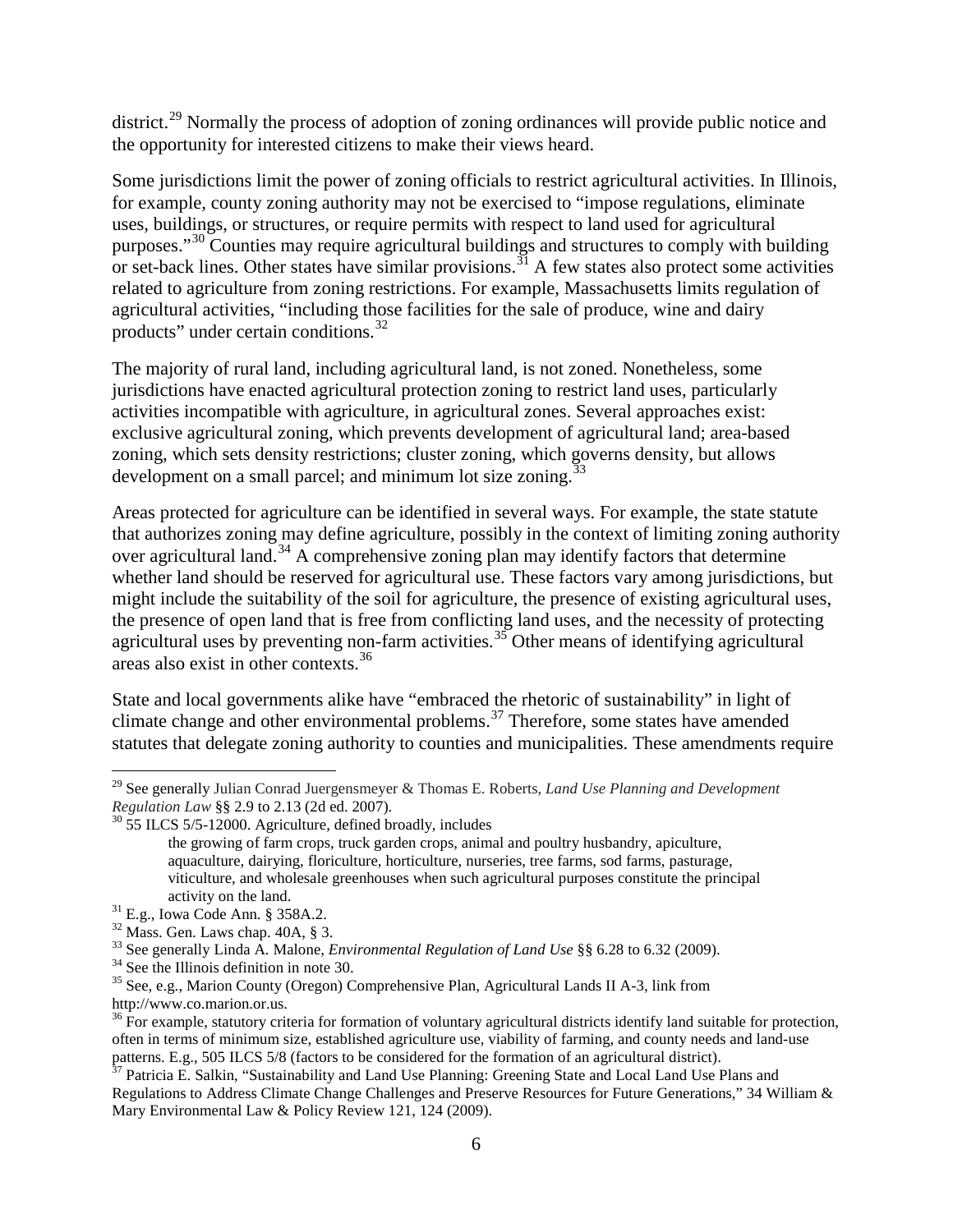or encourage local governments to focus on sustainability in their comprehensive land use plans and to adopt sustainable planning techniques. For example, state statutes have required that comprehensive plans incorporate renewable energy sources such as solar or wind power, consider conservation elements to account for the effect of land development on natural resources and public lands, or encourage energy-efficient land use patterns and prevent sprawl. Some states, however, impose these requirements only on heavily-populated cities and counties, effectively exempting more sparsely-populated rural areas from sustainable planning requirements.[38](#page-6-0)

## **Farm Tenancy** [Qs 11,12]

The 2007 Census of Agriculture indicated that full owners farmed 69% of farms; part owners, 24.5%; and full tenants, 6.4%. Part owners, who rent some land, operated the largest farms, with an average size of 915 acres; full tenants had farms with an average size of 582 acres, and full owners, only 226 acres.<sup>[39](#page-6-1)</sup> Rented land (about 38% of total land in farms) is thus critical for US agriculture, particularly for larger grain and oilseed operations.

Farm leases, which convey a possessory interest to the tenant, are governed primarily by private law -- that is, by contract. Common-law principles and state statutes, which reflect the practical requirements of farming, govern some issues to protect both landlord and tenant. For example, state statutes establish a landlord's lien on crops to secure payment of rent and govern notice of termination. [40](#page-6-2)

Generally, landlords and tenants are free to structure leases by contract; no government agency controls rent, duration, or other lease terms. One-year leases are common, and either party is free to terminate the lease at the end of the lease term. In practice, landlord-tenant relationships often last for many years. Though written leases provide more certainty, some farm leases are oral. Written leases normally require the tenant to practice "good husbandry" and may impose environmental conditions stricter than normal requirements of good husbandry. Even without a specific lease term, the common law requires good husbandry, and a lease can be terminated for failure to apply good agricultural practices.<sup>[41](#page-6-3)</sup>

The existence of a lease may affect the tenant's ability to participate in various federal farm programs, including conservation programs. The lease itself may address the issue. For example, a crop-share lease form used in Illinois states that "Lessor and Tenant shall decide each year whether to enter into governmental programs designed to aid agriculture and how payments for doing so and the cost involved shall be shared between them." $\frac{1}{4}$  Moreover, federal regulations that govern conservation programs impose protective requirements. For example, enrollment of

<span id="page-6-0"></span><sup>&</sup>lt;sup>38</sup> For an overview of these comprehensive plan requirements, including examples from specific state statutes, see *id.* at 125-40.<br><sup>39</sup> NASS. *supra* note 3, at 262, table 65.

<span id="page-6-2"></span><span id="page-6-1"></span><sup>&</sup>lt;sup>40</sup> E.g., Illinois farm tenancy provisions at 735 ILCS 5/9-205 to -213; 5/9-316 to -319.<br><sup>41</sup> See generally Margaret Rosso Grossman, "Leasehold Interests and the Separation of Ownership and Control in

<span id="page-6-3"></span>U.S. Farmland" *in Property and Values: Alternatives to Public and Private Ownership* 119-148 (Charles Geisler & Gail Daneker eds., 2000). See also Margaret Rosso Grossman, "Agricultural tenancy law in the United States," 52 Agrarisch Recht 337-346 (1992).<br><sup>42</sup> Illinois Crop-Share Cash Farm Lease, Farmdoc Form CSL 01-0911 (2001), link from http://www.farmdoc.

<span id="page-6-4"></span>illinois.edu.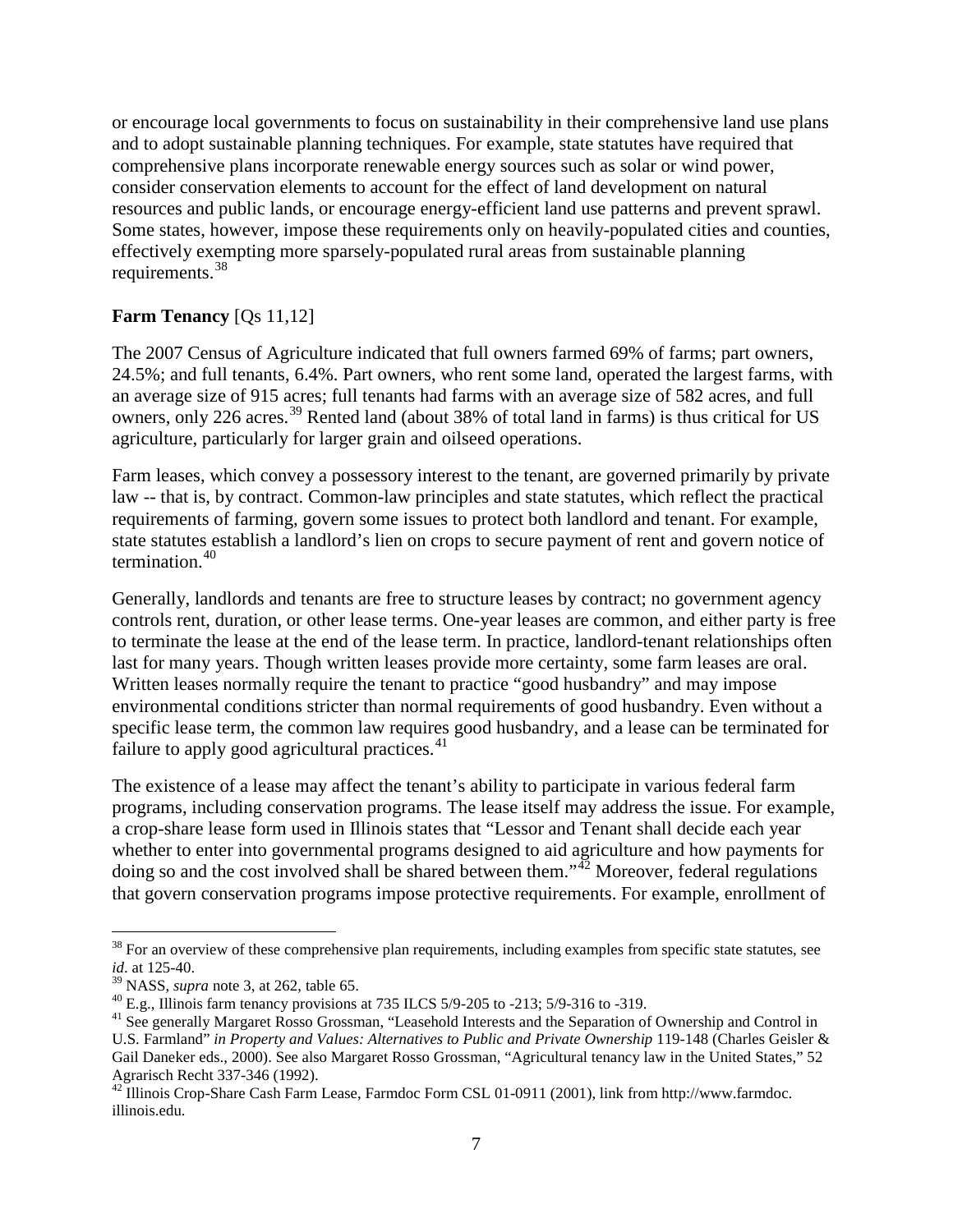rented land in the Conservation Reserve Program, discussed below, requires signatures of both landowner and tenant, and regulations require an equitable division of payments.<sup>[43](#page-7-0)</sup> Operators of farms, including tenants, are eligible to enter contracts under the Conservation Stewardship Program and the Environmental Quality Incentives Program.<sup>[44](#page-7-1)</sup> Tenants with short-term leases may have little incentive to adopt conservation practices that offer only long-term rewards.

# **Rural Development and Related Issues**

#### **Rural Development** [Qs 13-15]

Rural development has long played an important role in the US, and it is prominent in USDA's Strategic Plan for 2010-2015. USDA's first strategic goal is to "assist rural communities to create prosperity so they are self-sustaining, repopulating, and economically thriving."<sup>[45](#page-7-2)</sup> Objectives connected with this strategic goal are to enhance rural prosperity (broadband access, renewable energy, regional food systems, ecosystem markets, and green jobs), to create thriving communities, and to "support a sustainable and competitive agricultural system."[46](#page-7-3)

In June 2011, President Obama established a cabinet-level White House Rural Council. His executive order recognized that 16% of the US population lives in rural counties and that these counties experience serious challenges but offer potential for economic growth. The White House Rural Council, chaired by the Secretary of Agriculture and supported by USDA, will "coordinate development of policy recommendations to promote economic prosperity and quality of life in rural America."<sup>[47](#page-7-4)</sup> The Council will coordinate federal programs in rural areas and facilitate cooperation with rural stakeholders, agricultural organizations, small businesses, and governments. The Council's focus will be "key factors for growth," with emphasis on jobs, expanding markets for agriculture, ecosystem markets, access to credit, healthcare, education, infrastructure, and technology.[48](#page-7-5)

USDA is the lead agency for rural development in the US, but other federal agencies also play a role, particularly in rural economic development. USDA administers more than half of the 88 federal programs for rural development.<sup>[49](#page-7-6)</sup> Authorized by several statutes and implemented through numerous regulations,<sup>[50](#page-7-7)</sup> USDA rural development programs are an important, but complicated, component of national policy to support the economic viability of rural areas.

<span id="page-7-0"></span> <sup>43</sup> 7 CFR §§ 1410.5, 1410.32, 1410.56.

<span id="page-7-1"></span><sup>&</sup>lt;sup>44</sup> See regulations at 7 CFR part 1470 & part 1466. For some practices under EQIP, consent of the landowner is required.

<span id="page-7-2"></span><sup>45</sup> USDA, *Strategic Plan FY 2010-2015* at 1 (2010). Three other goals focus on conservation of forests and working lands; agricultural production, biotechnology exports, and food security; and nutrition for children.<br><sup>46</sup> *Id.* at 2-13 (quotation, at 8).

<span id="page-7-4"></span><span id="page-7-3"></span><sup>&</sup>lt;sup>47</sup> Barack Obama, Executive Order 13575, Establishment of the White House Rural Council, 76 Federal Register 34,841, 34,842 (June 14, 2011). The American Recovery and Reinvestment Act of 2009, div. A, tit. I, Pub. L. 111-5, 123 Stat. 115, provided significant funding for agriculture and rural areas, including rural development (e.g., housing, utilities, business).

<span id="page-7-5"></span><sup>48</sup> Press Release, USDA, Obama Administration Establishes White House Rural Council to Strengthen Rural Communities (No. 0238.11, June 9, 2011).<br><sup>49</sup> Tadlock Cowan, An Overview of USDA Rural Developments Programs (CRS RL31837, 2010).

<span id="page-7-6"></span>

<span id="page-7-7"></span><sup>&</sup>lt;sup>50</sup> For a list of statutes, see *id.* at 2-7. One important statute, for example, is the Consolidated Farm and Rural Development Act, 7 USC §§ 1922-2009dd-7, as amended most recently by the Food, Conservation, and Energy Act of 2008, tit. VI, Pub. L. 110-234, 122 Stat. 923 [2008 Farm Bill].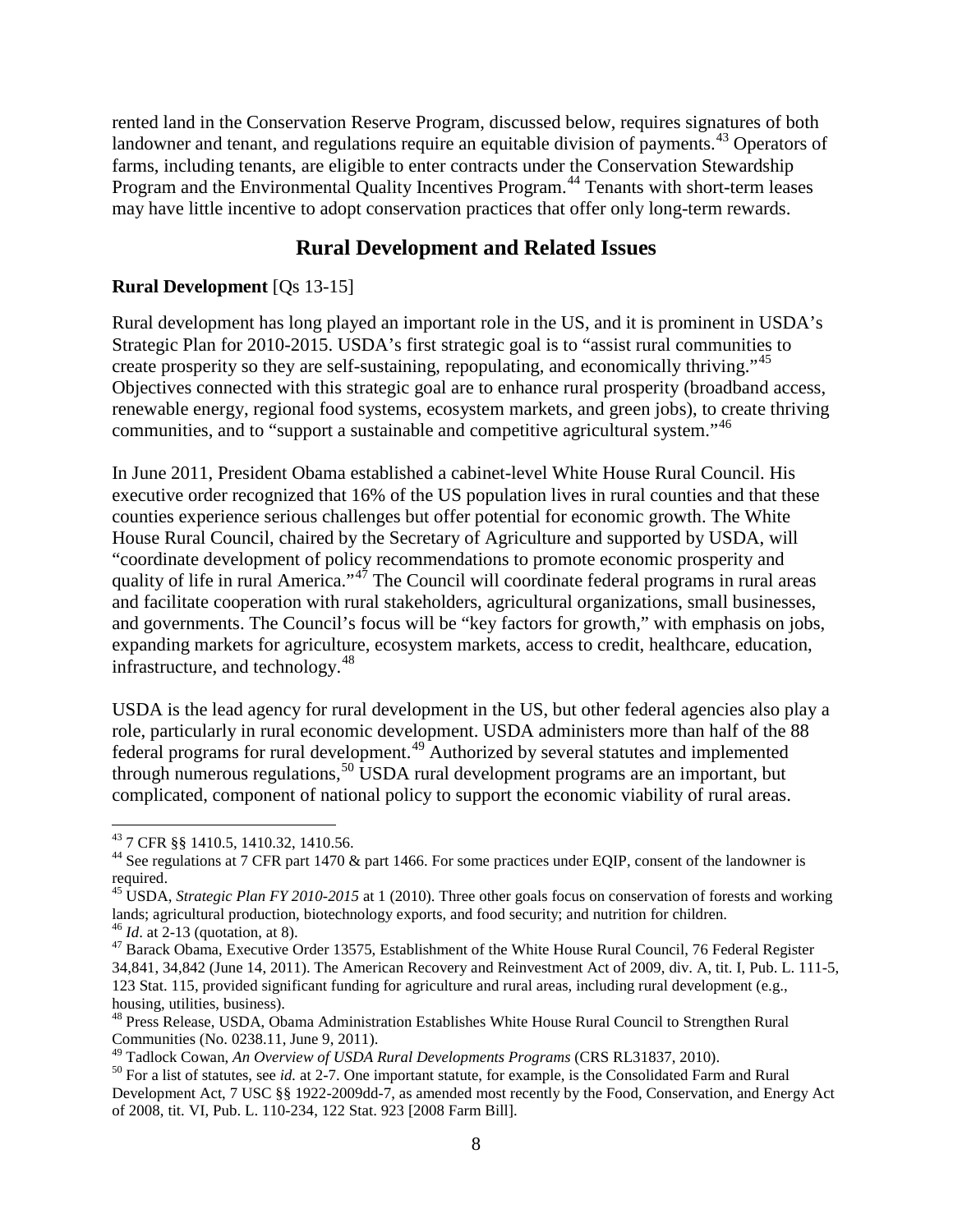These programs are designed as a "'venture capitalist for rural America' . . . [providing] 'equity, liquidity and technical assistance to finance and foster growth' and preserve rural communities."[51](#page-8-0) The various programs offer loans and grants for businesses, cooperatives, single and multi-family housing, community facilities, electricity, water and sewer facilities, telecommunications, and community and economic development.<sup>[52](#page-8-1)</sup> To foster sustainable industries, USDA programs also support the development of alternative and renewable energy in rural areas.<sup>[53](#page-8-2)</sup> Each rural development program has criteria for eligibility. Population limits for the various programs range from 2,500 to 50,000 inhabitants, and other requirements apply.<sup>[54](#page-8-3)</sup>

#### **Nature Conservation** [Q 17]

In the US, many nature conservation areas exist on public land. National parks and wildlife areas, for example, are predominately federal land; states also own parks and other natural areas.

Under the US Constitution, governments may exercise the power of eminent domain to take privately-owned land, including agricultural and rural land, if the condemnation is for a public use and the owner receives just compensation.<sup>[55](#page-8-4)</sup> Courts have interpreted the public use requirement broadly to include uses for a "public purpose."<sup>[56](#page-8-5)</sup> Conservation of natural habitat qualifies as a public purpose for the exercise of eminent domain.<sup>[57](#page-8-6)</sup> Thus, when the exercise of eminent domain is properly authorized (usually by statute) and just compensation is paid, agricultural and other rural land may be vulnerable to condemnation for conservation uses.

In some states, statutorily-authorized agricultural districts and conservation easements allow owners to protect agricultural land, either temporarily or permanently, from development. Though many statutes do not address the issue of eminent domain, and some state that eminent domain is not restricted, others impose additional procedural requirements before eminent domain can be used to take protected agricultural land.<sup>[58](#page-8-7)</sup>

Landowners who enter agricultural districts agree to limit the use of their land to agricultural purposes for a term of years, in exchange for statutorily-prescribed protections.<sup>[59](#page-8-8)</sup> Most state agricultural district statutes impose additional burdens before eminent domain can be used to acquire protected land -- for example, the right to notice and a hearing before condemnation, a

<span id="page-8-0"></span> <sup>51</sup> Gilbert M. Gaul & Sarah Cohen*, Rural Aid Goes to Urban Areas*, Washington Post (April 6, 2007) (quoting Thomas Dorr, former Undersecretary, Rural Development).<br><sup>52</sup> See generally USDA Rural Development, http://www.rurdev.usda.gov/home.html.

<span id="page-8-4"></span><span id="page-8-3"></span>

<span id="page-8-2"></span><span id="page-8-1"></span><sup>&</sup>lt;sup>53</sup> *Id.* Some elements of USDA energy programs were addressed in Title IX of the 2008 Farm Bill, *supra* note 50.<br><sup>54</sup> See Cowan, *supra* note 49.<br><sup>55</sup> US Const. amend. V: "... nor shall private property be taken for pu

<span id="page-8-6"></span><span id="page-8-5"></span>condemnation of wetlands for environmental reasons serves a valid public purpose and citing North Dakota v. United States, 460 U.S. 300 (1983)).<br><sup>58</sup> See generally Margaret Rosso Grossman, "Exercising Eminent Domain Against Protected Agricultural Lands:

<span id="page-8-7"></span>Taking a Second Look," 30 Villanova Law Review 701-766 (1985).

<span id="page-8-8"></span><sup>&</sup>lt;sup>59</sup> Some states require landowners in agricultural districts to follow "sound conservation practices," usually designed to prevent soil erosion. E.g., N.C. Gen. Stat. § 106-737(3) (requiring that land in the agricultural district be managed to control soil erosion). American Farmland Trust [AFT], Fact Sheet: Agricultural District Programs (2008), link from http://www.farmlandinfo.org.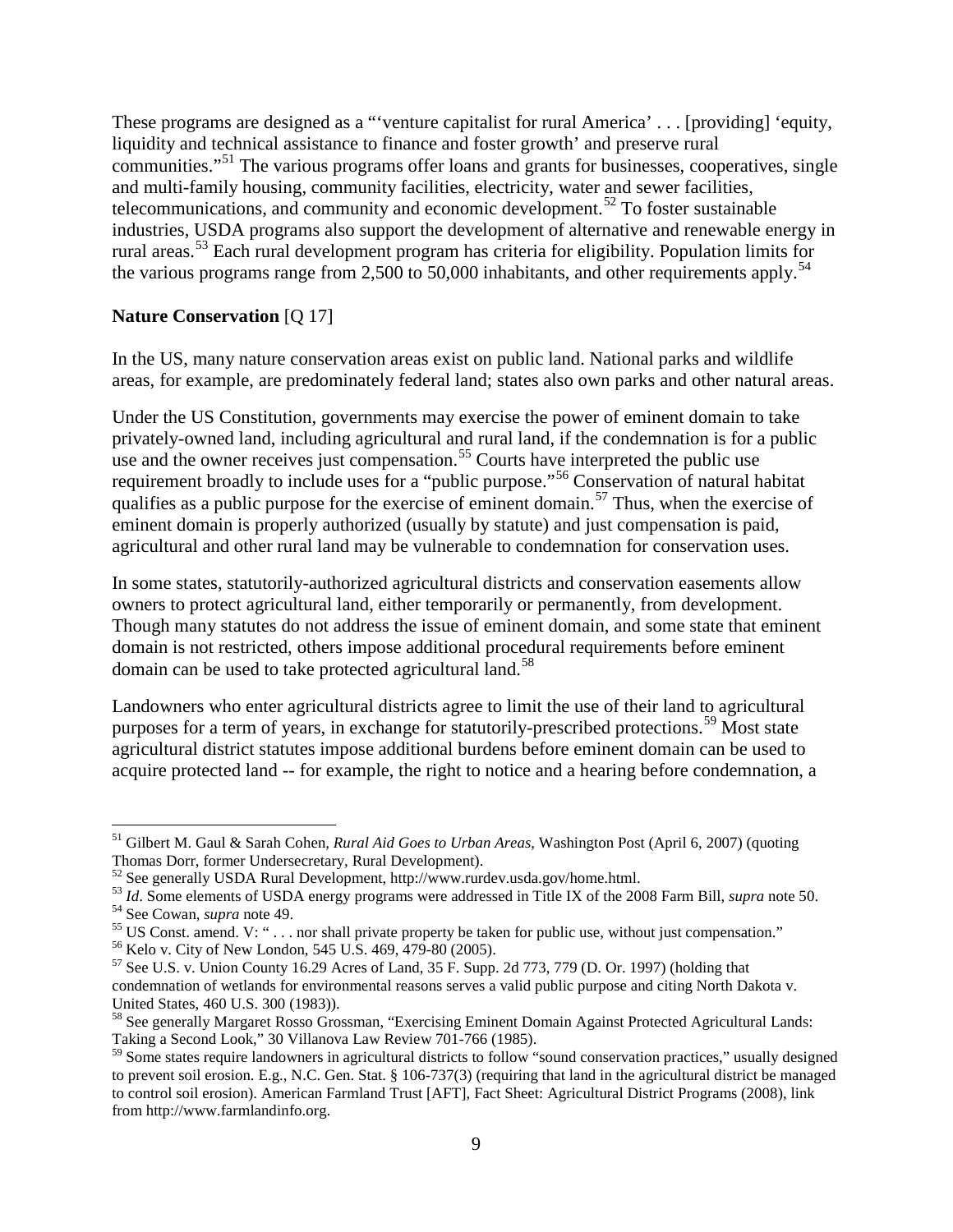requirement that alternatives to condemnation be considered, or a requirement that the condemnation be approved by a separate governing body. $60$ 

Conservation easements protect agricultural land over the long term by restricting the right to develop, while permitting continued agricultural.<sup>[61](#page-9-1)</sup> In most cases, land subject to a conservation easement can be taken for a public use by eminent domain, and only a few states offer procedural protections.[62](#page-9-2)

## **Tourism** [Q 19]

Natural areas attract tourists, and federal land includes both national parks and wilderness areas. US national parks reflect the difficult balance between tourism and conservation. The many visitors create pressure on park resources, and environmental damage may result.<sup>[63](#page-9-3)</sup> The National Park Service (NPS), <sup>[64](#page-9-4)</sup> which manages the parks, follows a dual mandate: to promote current use and enjoyment of parks and to conserve and manage parks for the enjoyment of future generations.<sup>[65](#page-9-5)</sup>

The NPS established mandatory policies for park management. To protect parks over the long term, these policies emphasize land protection, management of natural and cultural resources, and wilderness preservation and management. To facilitate current use, policies apply to interpretation and education, use of parks, management of facilities, and services for visitors.<sup>[66](#page-9-6)</sup> In addition, the NPS develops general management plans for each national park.<sup>[67](#page-9-7)</sup> These plans impose measures to preserve resources and to accommodate visitors; they may also regulate activities that threaten environmental harm to the park (e.g., use of snowmobiles or off-road vehicles).<sup>[68](#page-9-8)</sup>

Concessions and permits allow private businesses to provide public services, accommodations, and facilities within national parks. In granting concessions, the NPS must balance economically beneficial uses with preservation of the parks' natural beauty. The agency must limit public uses to those that are "necessary and appropriate" and that are highly consistent with "preservation

<span id="page-9-0"></span><sup>&</sup>lt;sup>60</sup> See, e.g., Tenn. Code § 43-34-106 (granting landowner the right to public hearing); Utah Code § 17-41-405 (requiring approval by an advisory board for condemnation); Minn. Stat. § 40A.122 (giving agency power to suspend eminent domain action if it determines condemnation is contrary to the purpose of the agricultural district and there are feasible, less harmful alternatives). See Jennifer Dempsey, "Much Ado About *Kelo*: Eminent Domain and Farmland Protection" (AFT, 2005).<br><sup>61</sup> See AFT, Fact Sheet: Agricultural Conservation Easements (2010), link from http://www.farmlandinfo.org.

<span id="page-9-2"></span><span id="page-9-1"></span> $^{62}$  See Grossman, *supra* note 58.<br><sup>63</sup> Denise E. Antolini, "National Park Law in the U.S.: Conservation, Conflict, and Centennial Values," 33 William

<span id="page-9-3"></span><sup>&</sup>amp; Mary Environmental Law & Policy Review 851, 877 (2009). The number of visitors has declined in recent years.

<span id="page-9-5"></span><span id="page-9-4"></span><sup>64</sup> National Park System Organic Act of 1916, 39 Stat. 535 (1916) (codified, as amended, at 16 USC §§ 1-18f). <sup>65</sup> Antolini, *supra* note 63, at 861-62.

The [National Park Service] shall promote and regulate the use of the Federal areas known as national parks, monuments, and reservations . . . by such means and measures as conform to the fundamental purpose of the said parks, monuments, and reservations, which purpose is to conserve the scenery and the natural and historic objects and the wild life therein and to provide for the enjoyment of the same in such manner and by such means as will leave them unimpaired for the enjoyment of future generations.

<sup>16</sup> USC § 1<br><sup>66</sup> See National Park Service, *Management Policies 2006*, http://www.nps.gov/policy/mp2006.pdf.

<span id="page-9-7"></span><span id="page-9-6"></span> $^{67}$  16 USC § 1a-7(b). Statutes creating individual parks impose additional requirements.  $^{68}$  Antolini, *supra* note 63, at 878-79.

<span id="page-9-8"></span>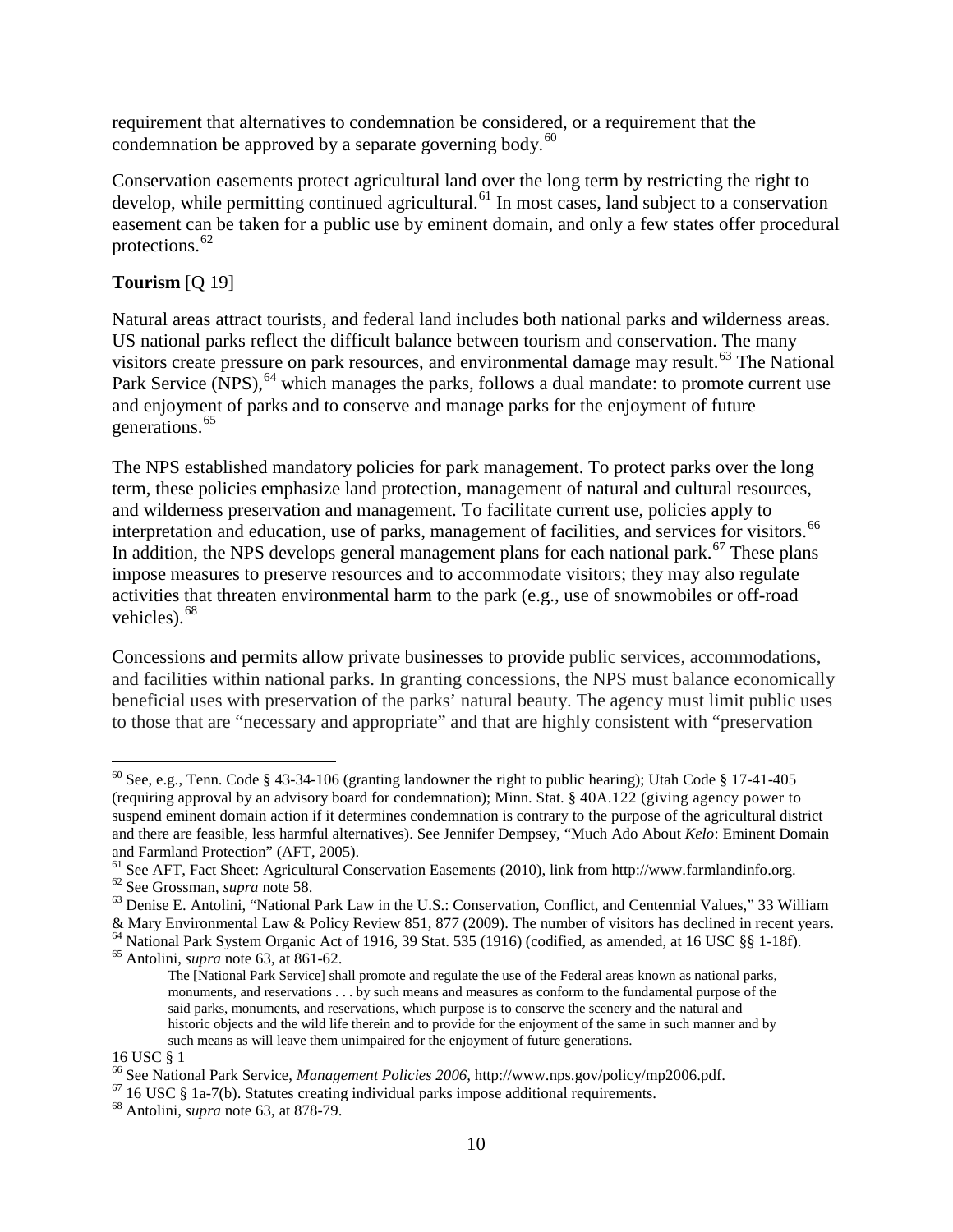and conservation of resources." [69](#page-10-0) The NPS awards permits to concession providers based on their ability to meet the goal of conserving park resources while providing necessary services to the public at reasonable rates. $^{70}$  $^{70}$  $^{70}$ 

On private land, agritourism has become an important means of agricultural diversification, as it "links agricultural production with opportunities for recreation, education, or entertainment."<sup>[71](#page-10-2)</sup> Many agritourism activities focus on outdoor recreation (including hunting, fishing, and horseback riding) and hospitality (bed and breakfast, ranch stays).<sup>[72](#page-10-3)</sup> Agritourism supplements farm income, generates economic activity for rural communities, and protects farmland and natural amenities, but it may overtax local facilities and stress wildlife.<sup>[73](#page-10-4)</sup> Laws in more than 20 states promote or facilitate agritourism.<sup>[74](#page-10-5)</sup> Though many laws provide governmental or financial support, a few mitigate liability, an important concern for agritourism enterprises, especially for injuries to participants.[75](#page-10-6)

#### **Forestry** [Qs 20, 25]

In the US, forests offer both natural beauty and economic value. Land used for forests makes up almost 29% of total US land area, and much of this forest is timberland. Forests serve numerous purposes. Some forest land is grazed or available for recreation; some forests are in special uses such as parks and wildlife areas. Only about one-third of US forests are federally owned.<sup>[76](#page-10-7)</sup>

Many US forests are privately owned, and a number of federal programs offer assistance and economic incentives to owners who agree to follow prescribed forestry management and conservation standards.[77](#page-10-8) The USDA Strategic Plan for 2010-2015 identified conservation of forests as an important goal,<sup>[78](#page-10-9)</sup> and in June 2011, USDA announced its Strategic Framework to promote agroforestry -- the intentional combination of "agriculture and forestry to create integrated and sustainable land-use systems that take advantage of the interactive benefits from combining trees and shrubs with crops and/or livestock."<sup>[79](#page-10-10)</sup> With the cooperation of five USDA

<span id="page-10-0"></span> <sup>69</sup> National Park Service Concessions Management Improvement Act, Pub. L. 105-391, 112 Stat. 3503 (1998) (codified at 16 USC §§ 5951-5966) (quotation at § 5951(b)).

<span id="page-10-1"></span> $\pi$ <sup>0</sup> 16 USC § 5952(5)(A). The NPS also examines the concessioner's experience, expertise, and financial capacity. States also own parks and other land with conservation values.

<span id="page-10-2"></span><sup>&</sup>lt;sup>71</sup> See Margaret Rosso Grossman, "Diversification of Farm Enterprises in the United States: Legal Incentives and Legal Obstacles," 70 Tijdschrift voor Agrarisch Recht 4, 12-13 (2010) (quote at 12).

<span id="page-10-3"></span><sup>&</sup>lt;sup>72</sup> J. Michael Harris et al., *Agricultural Income and Finance Outlook* 16-17, 70 (ERS, USDA, AIS 86, December 2008).

<span id="page-10-4"></span><sup>73</sup> Dennis M. Brown & Richard J. Reeder, *Farm-Based Recreation: A Statistical Profile* 1-2 (ERS, USDA, ERR 53, December 2007). Farmers and local communities also suffer some negative effects, including loss of privacy, risk of

<span id="page-10-5"></span><sup>&</sup>lt;sup>74</sup> National Agricultural Law Center, States' Agritourism Statutes, http://nationalaglawcenter.org/assets/ agritourism/index.html (last accessed 1 July 2010).

<span id="page-10-6"></span>Though many states have statutes that limit liability of landowners for injuries that occur during recreational use of agricultural land, protection does not usually apply if the landowner receives payment for the recreational use. E.g., N.Y. Gen. Oblig. Laws § 9-103. But see Kan. Stat. Ann. §§ 74-50,165 to -50,173; N.C. Gen. Stat. §§ 99E-30 to

 $-32$ .<br><sup>76</sup> Lubowski et al., *supra* note 1, at 25-26.

<span id="page-10-8"></span><span id="page-10-7"></span><sup>&</sup>lt;sup>77</sup> See, e.g., 16 USC §§ 2102 (rural forestry assistance), 2103 (forest land enhancement), 2103a (forest stewardship),  $2103c$  (forest legacy).<br><sup>78</sup> USDA, *supra* note 45.

<span id="page-10-9"></span>

<span id="page-10-10"></span><sup>&</sup>lt;sup>79</sup> Press Release, USDA, USDA Releases Plan to Promote Agroforestry (No. 0229.11, June 6, 2011).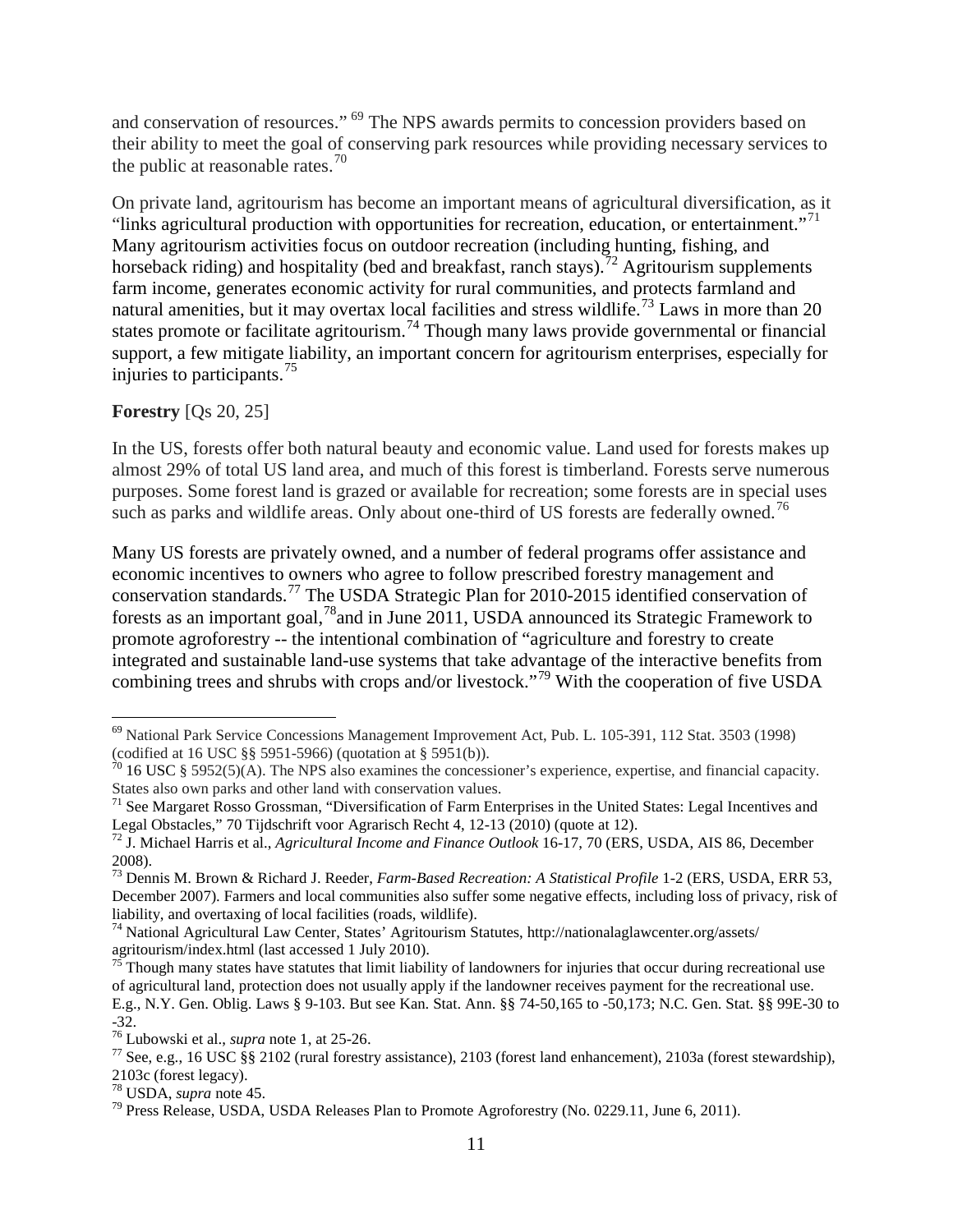agencies, state foresters, and conservation districts, activities to implement the framework will help to increase agroforestry, integrate agroforestry into conservation and economic development, and advance the science of agroforestry.<sup>[80](#page-11-0)</sup>

Forest land owned by the US offers both natural and economic values. In 1897, Congress authorized establishment of national forests to "improve and protect the forest . . . and to furnish a continuous supply of timber for the use and necessities of citizens."[81](#page-11-1) Timber harvesting is the primary economic use of these forests, and the National Forest Management Act (NFMA) balances logging with natural values. $82^{\circ}$  $82^{\circ}$  Under the NFMA, the Forest Service must manage forests according to the principle of "multiple use and sustained yield."<sup>[83](#page-11-3)</sup> The NFMA restricts logging methods (e.g., clearcutting) and requires the Forest Service to protect plant, wildlife, and water resources, "based on the suitability and capability of the specific land area."<sup>[84](#page-11-4)</sup> To this end, the Forest Service prepares management plans that identify forest management areas and assign priorities, including timber harvesting, recreation, and habitat and wildlife conservation, for each management area.<sup>[85](#page-11-5)</sup>

The Endangered Species Act (ESA)<sup>[86](#page-11-6)</sup> applies in forests, as well as on other land. The ESA prohibits the taking of endangered species and requires the federal government (and private landowners) to identify and protect the critical habitat of those species. $87$  Parties may not undertake actions within critical habitat -- for example, harvesting trees that harbor endangered species -- that will take or harm the species by destroying habitat.<sup>[88](#page-11-8)</sup> The US Supreme Court had interpreted the ESA to require the government to protect endangered species and their habitats, "whatever the cost."<sup>[89](#page-11-9)</sup> Congress amended the ESA, however, to allow consideration of economic as well as wildlife conservation interests in designation of critical habitat.<sup>[90](#page-11-10)</sup> Now the US Fish and Wildlife Service, which administers the ESA, may consider the economic impact of a critical habitat designation and perform a cost-benefit analysis to determine whether an area should be

<span id="page-11-10"></span><sup>90</sup> 16 USC § 1533(b)(2):

<span id="page-11-0"></span><sup>&</sup>lt;sup>80</sup> USDA, *Agroforestry Strategic Framework, Fiscal Year 2011-2016* (June 2011).<br><sup>81</sup> 16 USC § 475 (part of the Organic Act of 1897, now partly repealed).

<span id="page-11-1"></span>

<span id="page-11-2"></span><sup>&</sup>lt;sup>82</sup> Pub. L. 94-588, 90 Stat. 2949 (1976) (codified at 16 USC §§ 1600-1614). See Jack Tuholske & Beth Brennan, "The National Forest Management Act: Judicial Interpretation of a Substantive Environmental Statute," 15 Public

<span id="page-11-3"></span>Land Law Review 53, 65 (1994) (discussing timber regulations and natural planning requirements of NFLMA).<br><sup>83</sup> 16 USC § 1604(e)(1) (requiring compliance with the Multiple Use Sustained Yield Act of 1960, 16 USC §§ 528-531

<span id="page-11-5"></span><span id="page-11-4"></span><sup>&</sup>lt;sup>84</sup> *Id.* § 1604(g)(3)(B),(E),(F).<br><sup>85</sup> See 16 USC § 1604(a) (mandating the development of management plans, in accordance with NEPA).<br><sup>85</sup> See 16 USC § § 1531-1544.<br><sup>87</sup> See 16 USC § 1532(5) (defining critical habitat);

<span id="page-11-7"></span><span id="page-11-6"></span>also 50 CFR part 17.95 (listing critical habitat areas designated by FWS).<br><sup>88</sup> See Babbitt v. Sweet Home Chapter, 515 U.S. 687 (1995).

<span id="page-11-9"></span><span id="page-11-8"></span><sup>&</sup>lt;sup>89</sup> Tennessee Valley Authority v. Hill, 437 U.S. 153, 184 (1978). See Amy Sinden, "The Economics of Endangered Species: Why Less Is More in the Economic Analysis of Critical Habitat Designations," 28 Harvard Environmental Law Review 129, 132-33 (2004).

The Secretary shall designate critical habitat . . . on the basis of the best scientific data available and after taking into consideration the economic impact, the impact on national security, and any other relevant impact, of specifying any particular area as critical habitat. The Secretary may exclude any area from critical habitat if he determines that the benefits of such exclusion outweigh the benefits of specifying such area as part of the critical habitat, unless he determines, based on the best scientific and commercial data available, that the failure to designate such area as critical habitat will result in the extinction of the species concerned.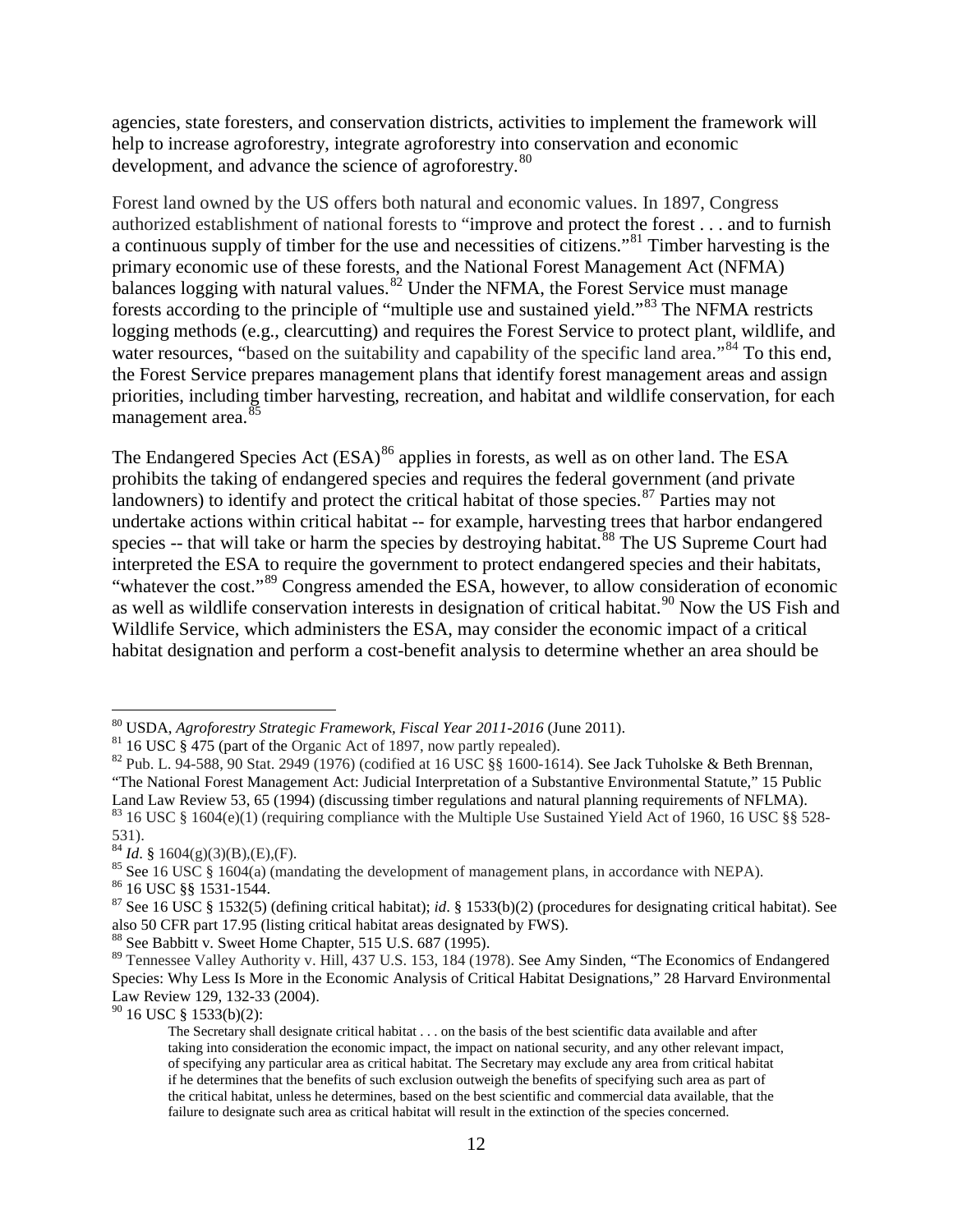included or excluded from critical habitat. As a result, US forests, like other land that harbors endangered species, are governed by a balance between economic interests and natural values.

US policy for wildfires focuses mainly on suppression and management of forest fires. For example, the Healthy Forest Restoration Act of 2003,<sup>[91](#page-12-0)</sup> a response to extensive forest fires in the western part of the US, authorizes actions to prevent future forest fires. These include measures to clear hazardous brush and undergrowth that could fuel fires on federal land and to control insects that make forests more vulnerable to fire.<sup>[92](#page-12-1)</sup> The Act also establishes a healthy forest reserve program, under which up to 2 million acres of private land can be enrolled, under contract and subject to a restoration plan, to restore or enhance habitat for endangered, threatened or other vulnerable species.<sup>[93](#page-12-2)</sup> The Collaborative Forest Landscape Restoration Program, authorized in 2009, focuses on ecological restoration of National Forest land, but also encourages measures to reduce costs of wildfire management.<sup>[94](#page-12-3)</sup>

Measures to prevent wildfire and to restore burned areas are often prescribed by the agency with authority over specific forest or wilderness areas. Site-specific legislation sometimes governs the application of fire management and suppression measures,<sup>[95](#page-12-4)</sup> giving the agency (e.g., the Forest Service) authority to prescribe measures necessary to prevent and to control wildfires in national forests and other vulnerable areas. Federal agencies have also begun to incorporate elements for managing wildfires into their resource management and land use plans for specific areas.<sup>[96](#page-12-5)</sup>

#### **Conservation Agreements** [Q 21]

Since the 1930s, US agricultural legislation has offered financial and technical incentives for voluntary conservation measures, and a number of important new conservation programs have been enacted since 1985. Land retirement programs claim 78% of conservation payments, mostly under the Conservation Reserve Program. Working land programs claim only 22% of conservation payments.[97](#page-12-6) USDA statistics, using 2009 data, estimate that rural residence and intermediate farms, rather than large commercial operations, received about 65% of payments (of \$2.5 billion total) under major conservation programs, and about 38% of total government payments to farmers.<sup>[98](#page-12-7)</sup>

 <sup>91</sup> 16 USC §§ 6501-6591.

<span id="page-12-2"></span><span id="page-12-1"></span><span id="page-12-0"></span><sup>92</sup> *Id*. §§ 6511-6518; §§ 6551-6556. <sup>93</sup> *Id*. §§ 6571-6578. <sup>94</sup> *Id.* §§ 7301-7304.

<span id="page-12-4"></span><span id="page-12-3"></span><sup>&</sup>lt;sup>95</sup> See Robert B. Keiter, "The Law of Fire: Reshaping Public Land Policy in an Era of Ecology and Litigation," 36 Environmental Law 301, 330-32 (2006) (listing various site-specific federal laws with fire management plans or measures).<br> $\frac{96}{1}$  *Id.* at 329.

<span id="page-12-6"></span><span id="page-12-5"></span><sup>&</sup>lt;sup>97</sup> Hoppe & Banker, *supra* note 11, at 34, 36. The Environmental Quality Incentives Program claimed 15% and Conservation Security Program, 7% of working land payments. These figures come from the 2007 Agricultural Resource Management Survey (ARMS), which includes data only from farm operators, so they do not reflect all government payments. See *id*. at 61-64.

<span id="page-12-7"></span> $^{98}$  ERS, USDA, Farm Income and Costs: Farms Receiving Government Payments, http://www.ers.usda.gov/ Briefing/FarmIncome/govtpaybyfarmtype.htm (updated Feb. 14, 2011). Producers who receive government farm payments must observe conservation compliance requirements (16 USC §§ 3811, 3821; regulations at 7 CFR part 12), and they must protect farmland from weeds and erosion and plant a cover crop, where necessary (7 USC s 8716; 7 CFR § 1412.61).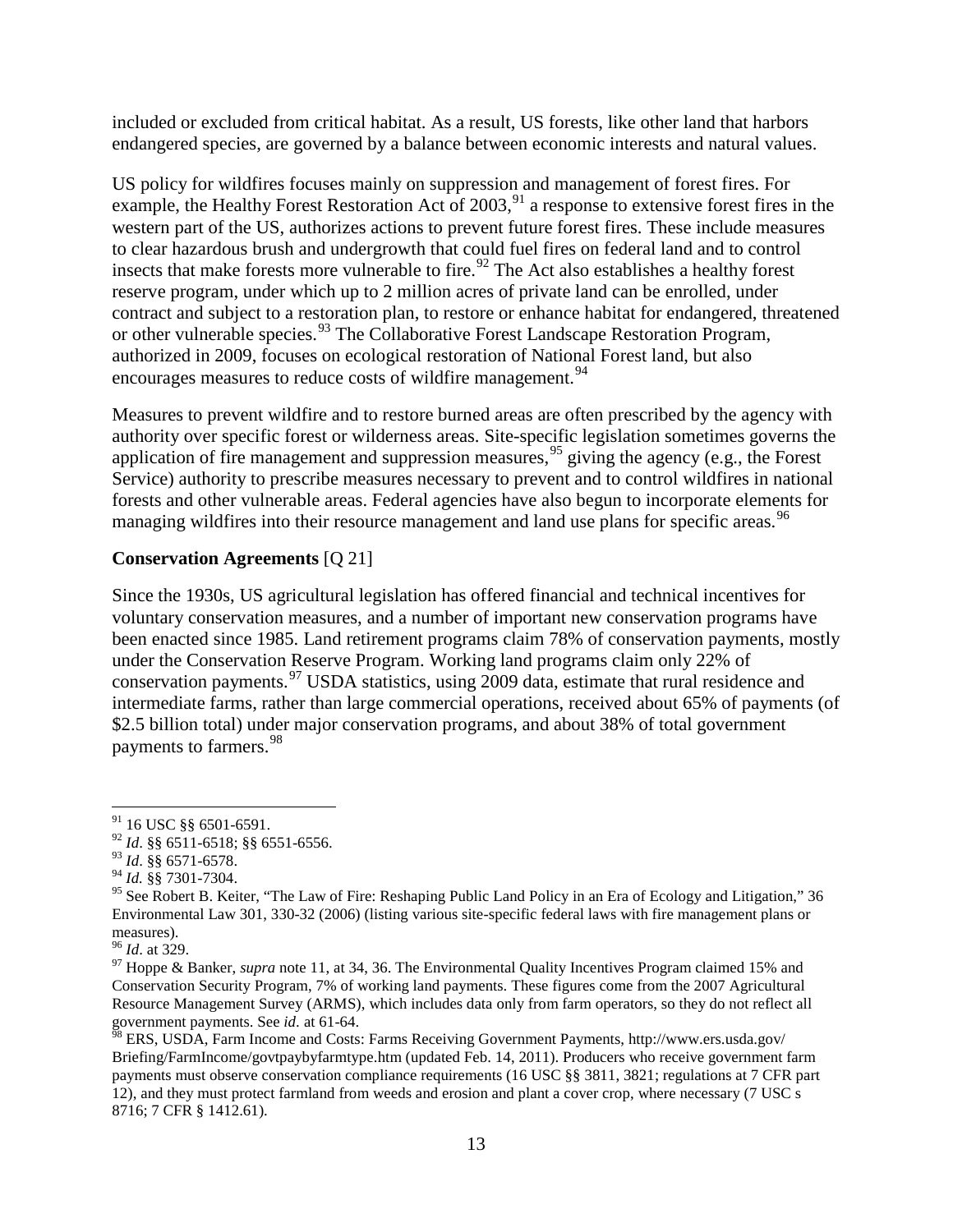#### *Working Land*

Measures for working land provide incentives for agricultural producers to implement conservation measures that minimize environmental effects.<sup>[99](#page-13-0)</sup>

The largest USDA conservation program for working lands is the Environmental Quality Incentives Program  $(EQIP)$ ,  $^{100}$  $^{100}$  $^{100}$  intended "to promote agricultural production, forest management and environmental quality as compatible goals, and to optimize environmental benefits."<sup>[101](#page-13-2)</sup> The program helps producers to comply with regulatory requirements concerning soil, water and air quality, wildlife habitat, and surface and groundwater conservation.<sup>[102](#page-13-3)</sup> EQIP is also intended to avoid the need for regulation by helping producers meet environmental quality criteria, to provide assistance to install and maintain conservation practices, and to help streamline conservation planning and regulatory compliance.

EQIP authorizes contracts, lasting from one to 10 years, with producers who agree to implement eligible environmental and conservation practices under an EQIP conservation plan.<sup>[103](#page-13-4)</sup> They receive payments for the cost of implementation of conservation practices, cost-share payments for installation of conservation structures, payments for income foregone, and technical assistance for developing a conservation plan. Environmental practices related to livestock production receive  $60\%$  of EQIP funding.<sup>[104](#page-13-5)</sup>

The Conservation Stewardship Program  $(CSP)$ ,  $^{105}$  $^{105}$  $^{105}$  is designed to encourage farmers to improve, maintain, and manage current conservation activities and to undertake additional conservation practices.<sup>[106](#page-13-7)</sup> The CSP is a voluntary "payment for performance" program.<sup>[107](#page-13-8)</sup> Participants must meet conservation compliance requirements (protection of highly erodible land and wetlands) for receipt of federal farm program payments.<sup>[108](#page-13-9)</sup> Program acres are allocated by state, and about 12.8 million acres may be enrolled annually through  $2017$ .<sup>[109](#page-13-10)</sup>

<span id="page-13-0"></span><sup>&</sup>lt;sup>99</sup> Other conservation programs not discussed here include the Grasslands Reserve Program, designed to protect grazing uses and conservation values on eligible grassland (16 USC §§ 3838n-3838q; regulations at 7 CFR part 1415) and the Wildlife Habitat Incentives Program, which protects fish and wildlife habitats and species, especially those of national or regional significance, on private agricultural and forest land (16 USC § 3839bb-1; regulations at 7 CFR part 636). The Farmland Protection Program (16 USC §§ 3838h-3838i; regulations at 7 CFR part 149)

<span id="page-13-1"></span>provides matching funds for purchase of conservation easements on privately-owned productive farmland.<br><sup>100</sup> 16 USC §§ 3839aa-3839aa-9; regulations at 7 CFR part 1466. EQIP includes an Agricultural Water Enhancement<br>Progra

<span id="page-13-3"></span><span id="page-13-2"></span><sup>&</sup>lt;sup>101</sup> 16 USC § 3839aa.<br><sup>102</sup> By providing support to help producers to meet environmental regulatory requirements, EQIP may not implement<br>the polluter pays principle. See generally Grossman, *supra* note 15.

<span id="page-13-4"></span><sup>&</sup>lt;sup>103</sup> "Practice" is defined to include, among other things, site-specific structural practices, land management practices, and comprehensive nutrient management planning practices. 16 USC § 3839aa-1(5).

<span id="page-13-5"></span><sup>&</sup>lt;sup>104</sup> *Id.* § 3839aa-2. Payments for most EQIP participants are limited to \$300,000 during any six-year period for all contracts entered in fiscal years 2009 through 2012. *Id.* § 3839aa-7.

<span id="page-13-8"></span>

<span id="page-13-7"></span><span id="page-13-6"></span><sup>&</sup>lt;sup>105</sup> *Id.* §§ 3838d-3838g; regulations at 7 CFR part 1470.<br><sup>106</sup> 16 USC § 3838e(a).<br><sup>107</sup> Eligible land includes cropland, grassland, prairie, improved pasture, rangeland, nonindustrial private forest, and tribal agricultural land. Land enrolled in the Conservation Reserve, Wetlands Reserve, or Grasslands Reserve is not eligible. *Id*. § 3838e(b), (c).<br><sup>108</sup> *Id.* § 3811 (highly erodible cropland) & § 3821 (wetlands).

<span id="page-13-10"></span><span id="page-13-9"></span><sup>&</sup>lt;sup>109</sup> *Id.* § 3838g. Expenditures under CSP should average \$18 per acre nationally, including all payments to farmers, technical assistance, and expenses of enrollment and participation.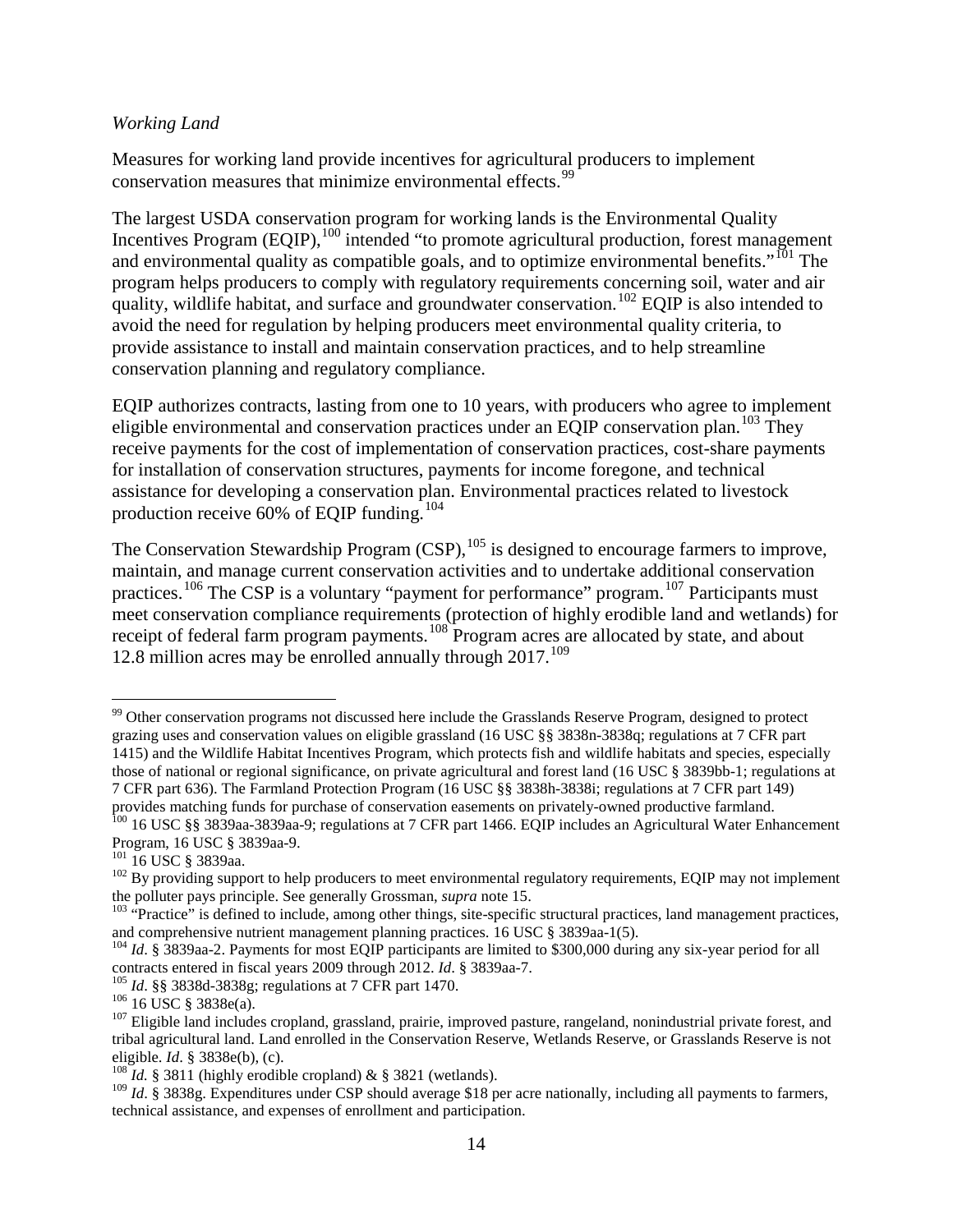To qualify for CSP, a producer must meet a "stewardship threshold" for at least one resource concern at the time of the contract.<sup>[110](#page-14-0)</sup> NRCS has identified more than 100 conservation activities that qualify for payment. A Conservation Measurement Tool determines whether producers meet minimum requirements for eligibility, calculates the effects of conservation activities, and helps to rank applicants for participation.<sup>[111](#page-14-1)</sup> Producers who are selected for participation enter a renewable 5-year stewardship contract, which requires implementation of a conservation stewardship plan for the whole operation. They receive annual payments that reward both new and existing conservation activities, as well as resource-conserving crop rotations. Participants' payments reflect environmental benefits from the practices they carry out.<sup>[112](#page-14-2)</sup>

#### *Land Retirement*

The Conservation Reserve Program (CRP), enacted in 1985 and reauthorized through 2012, retires environmentally sensitive cropland from production.<sup>[113](#page-14-3)</sup> Maximum authorized enrollment is 32 million acres through 2012 (reduced from 39.2 million acres through 2009). Eligible land must have a cropping history, and it must be highly erodible cropland, marginal pasture land, or specified other land that will provide environmental benefits.<sup>[114](#page-14-4)</sup> Recent enrollments have focused on high-priority field practices (e.g., filter strips), rather than whole fields.

Bids for CRP are submitted during a general sign-up period, <sup>[115](#page-14-5)</sup> and the Farm Service Agency (part of USDA) uses an Environmental Benefits Index (EBI) to assigns points to various practices that provide environmental benefits. Factors important for the most recent sign-up in March-April 2011 were wildlife habitat benefits from conservation cover, water quality benefits, benefits that will endure, air quality benefits, and cost.<sup>[116](#page-14-6)</sup> The FSA ranks offers for CRP sign-up and enrolls land that provides maximum environmental benefits.

Under the CRP, agricultural owners, operators, or tenants enter 10- to 15-year contracts with the federal government. In exchange for annual rental payments, they retire eligible land from agricultural use, implement an approved conservation plan, and plant an approved vegetative cover. The federal government offers technical assistance and shares the cost of establishing

<span id="page-14-0"></span><sup>&</sup>lt;sup>110</sup> *Id.* § 3838f. Stewardship threshold is "the level of natural resource conservation and environmental management required ... to improve and conserve the quality and condition of a resource concern." *Id.* § 3838d(7

<span id="page-14-1"></span><sup>&</sup>lt;sup>111</sup> The Conservation Activity List and Conservation Measurement Tool (CMT) are available at http://www.nrcs. usda.gov/programs/new\_csp/csp.html. <sup>112</sup> NRCS Fact Sheet, Payment for Performance and Conservation Stewardship Program, link from http://www.nrcs.

<span id="page-14-2"></span>usda.gov/programs/new\_csp/csp.html.<br><sup>113</sup> 16 USC §§ 3831-3835a; regulations at 7 CFR part 1410. Of the 40 million acres of farmland idled in 2002, 85%

<span id="page-14-3"></span>were part of the CRP, and one million acres were enrolled in the Wetlands Reserve. Lubowski et al., *supra* note 1, at 14.<br><sup>114</sup> 16 USC § 3831(b),(d).

<span id="page-14-5"></span><span id="page-14-4"></span> $115$  Continuous sign-up applies to small areas of land to be set aside for purposes like filter strips, riparian buffers, windbreaks, etc. About 4 million acres are reserved for this program, which pays higher rents. A farmable wetland program, expanded in 2008, may enroll up to 1 million acres. The Conservation Reserve Enhancement Program (CREP), with cooperation from state and local entities, identifies and retires environmentally sensitive land with high priority for the state or nation. As of May 31, 2011, 3.8 million acres (including 279,00 farmable wetland acres) were enrolled in continuous sign-up and 1.25 million acres in CREP. FSA, USDA, Conservation Reserve Program, Monthly Summary -- May 2011, http://www.fsa.usda.gov/Internet/FSA File/may11crpstat.pdf.

<span id="page-14-6"></span><sup>&</sup>lt;sup>116</sup> FSA, USDA, Conservation Reserve Program Sign-Up 41 Environmental Benefits Index (Fact Sheet, Jan. 2011).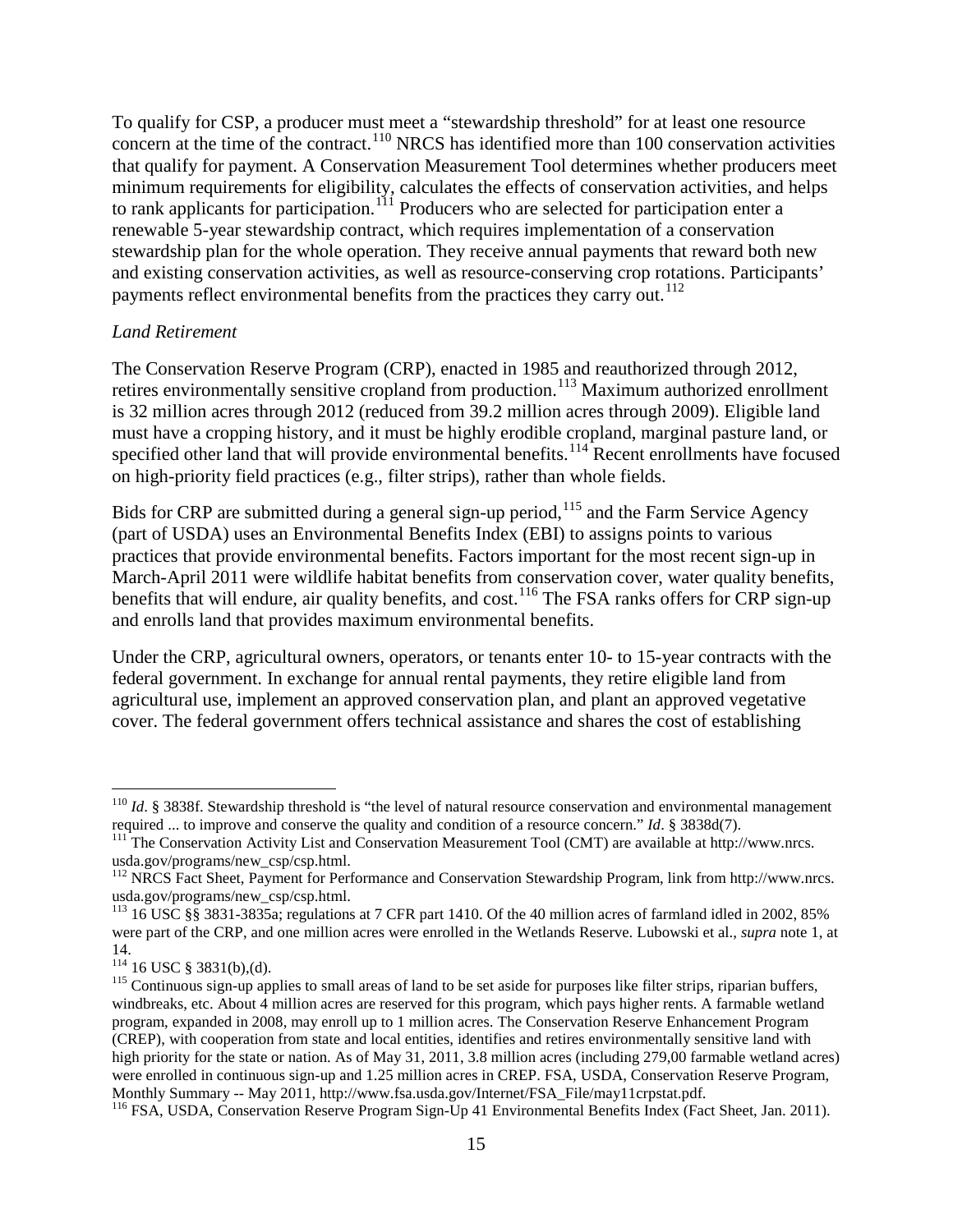conservation practices required by contract.<sup>[117](#page-15-0)</sup> The CRP has helped to reduce erosion by taking marginal cropland out of production and establishing vegetative cover. Participants have established over 3.2 million acres of habitat, reduced application of nitrogen and phosphorus, and planted 2.7 million acres of trees.<sup>[118](#page-15-1)</sup>

Because the 2008 Farm Bill reduced the size of the CRP, some environmental benefits may be lost. Moreover, many CRP contracts are scheduled to expire in the near future; 4.4 million acres expired September 30, 2011 and an additional 11.8 million will expire by 2014.<sup>[119](#page-15-2)</sup> When CRP contracts are not renewed, land can be returned to production of grain and other crops.<sup>[120](#page-15-3)</sup> Much of the land currently enrolled in the CRP could be farmed, although some is marginal. Farming marginal land may degrade habitats, increase erosion and fertilizer runoff, and diminish other important environmental benefits (e.g., carbon sequestration).<sup>[121](#page-15-4)</sup>

The Wetlands Reserve Program (WRP), enacted in 1990, protects farmed or converted wetlands through permanent easements, 30-year easements, restoration cost-share agreements, or a combination of these options.<sup>[122](#page-15-5)</sup> Eligible land includes farmed or converted wetlands (or flooded crop or grasslands), plus "functionally dependent" land, that provide wildlife benefits and wetland values with a high likelihood of successful restoration.<sup>[123](#page-15-6)</sup> Priority for enrollment goes to wetlands that maximize wildlife values and have least likelihood of re-conversion at the end of the easement period.

Owners of WRP land grant an easement to the United States, record a deed restriction under state law, and implement a conservation plan. The conservation plan must prohibit alteration of wildlife habitat and natural features, spraying or mowing, and other activities that interfere with wetland values or the purposes of the WRP. In exchange, participants receive compensation for the easement plus cost-share payments for conservation measures and technical assistance. The program is small, with a maximum enrollment of about 3 million acres.<sup>[124](#page-15-7)</sup>

## **Conclusion**

US rural land is abundant, and rural areas are valued for their productivity, as well as for natural beauty, forestry, habitat, open space, and recreational opportunities. The federal government owns some rural land, including parks, wilderness areas, forests, and grazing land. On these lands, legislation and agency policies focus on sustainable current land uses, as well as conservation for future generations.

<span id="page-15-0"></span><sup>&</sup>lt;sup>117</sup> As of May 31, 2011, 31.2 million acres were enrolled in CRP, with average rental payments of about \$55 per acre; the general CRP average is \$46, with higher payments for vulnerable land enrolled under continuous sign-up. The March-April 2011 sign-up enrolled 2.8 million acres (of 3.8 million acres offered), bringing total October 2011 enrollment (after expiration of some contracts) to 29.6 million acres. FSA, *supra* note 115.

<span id="page-15-1"></span><sup>&</sup>lt;sup>118</sup> Tadlock Cowan, *Conservation Reserve Program: Status and Current Issues* 10 (CRS RS21613, Jan. 2010).<br><sup>119</sup> FSA, *supra* note 115.

<span id="page-15-4"></span><span id="page-15-3"></span><span id="page-15-2"></span><sup>&</sup>lt;sup>120</sup> See generally Cowan, CRP, *supra* note 118.<br><sup>121</sup> Highly erodible cropland coming out of the CRP must meet the standard applied to other HEL in the area. 7 CFR § 12.23.

<span id="page-15-6"></span><span id="page-15-5"></span><sup>&</sup>lt;sup>122</sup> 16 USC §§ 3837-3837f; regulations at 7 CFR part 1467.<br><sup>123</sup> 16 USC § 3837(c).<br><sup>124</sup> *Id*. §§ 3837a, 3837(b).

<span id="page-15-7"></span>